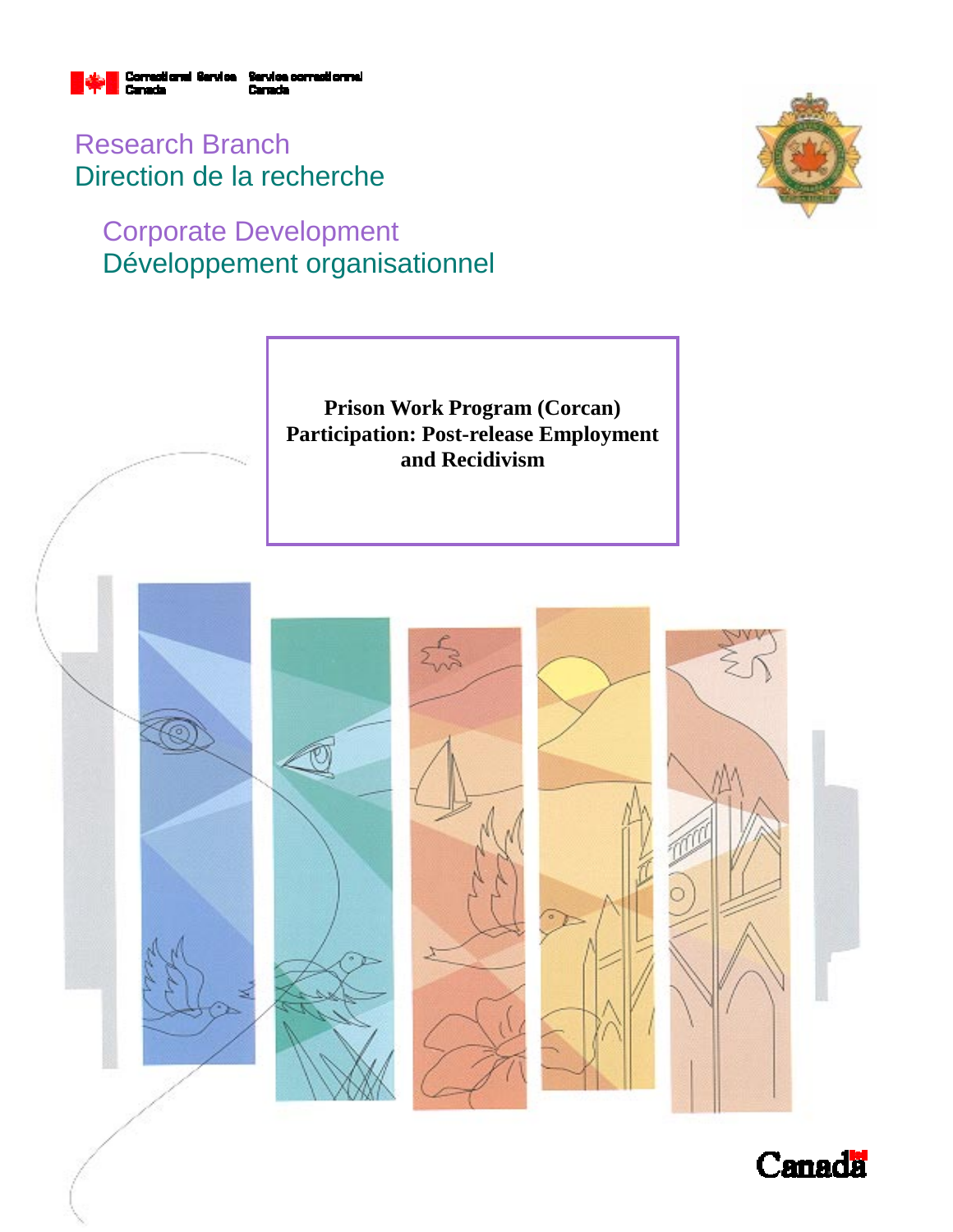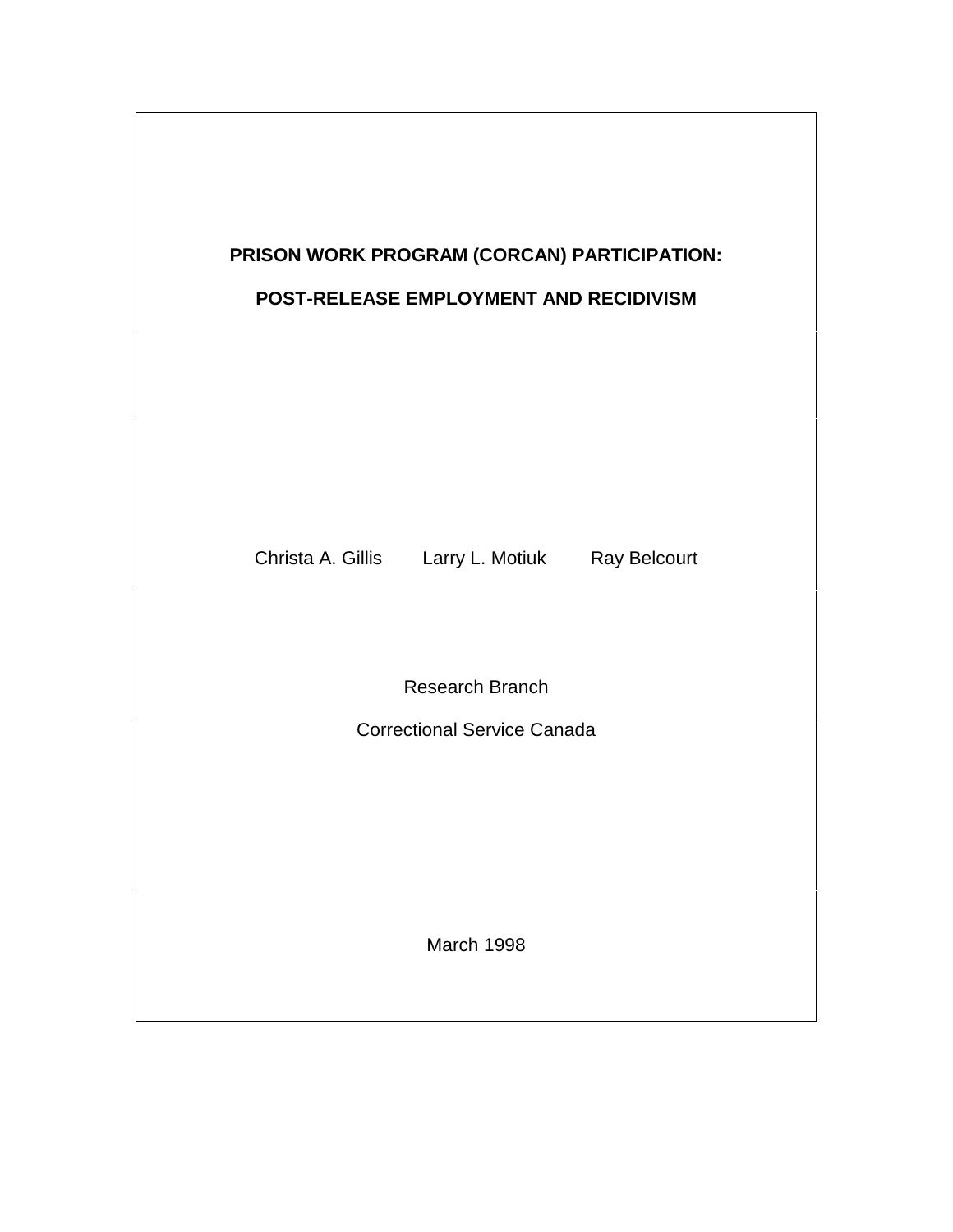# **ACKNOWLEDGEMENTS**

We would like to thank shop supervisors from the various institutions for originally providing the CORCAN work site information. Thanks, as well, to Mark Nafekh for technical assistance and to Laura Vandette for help in preparing the final document.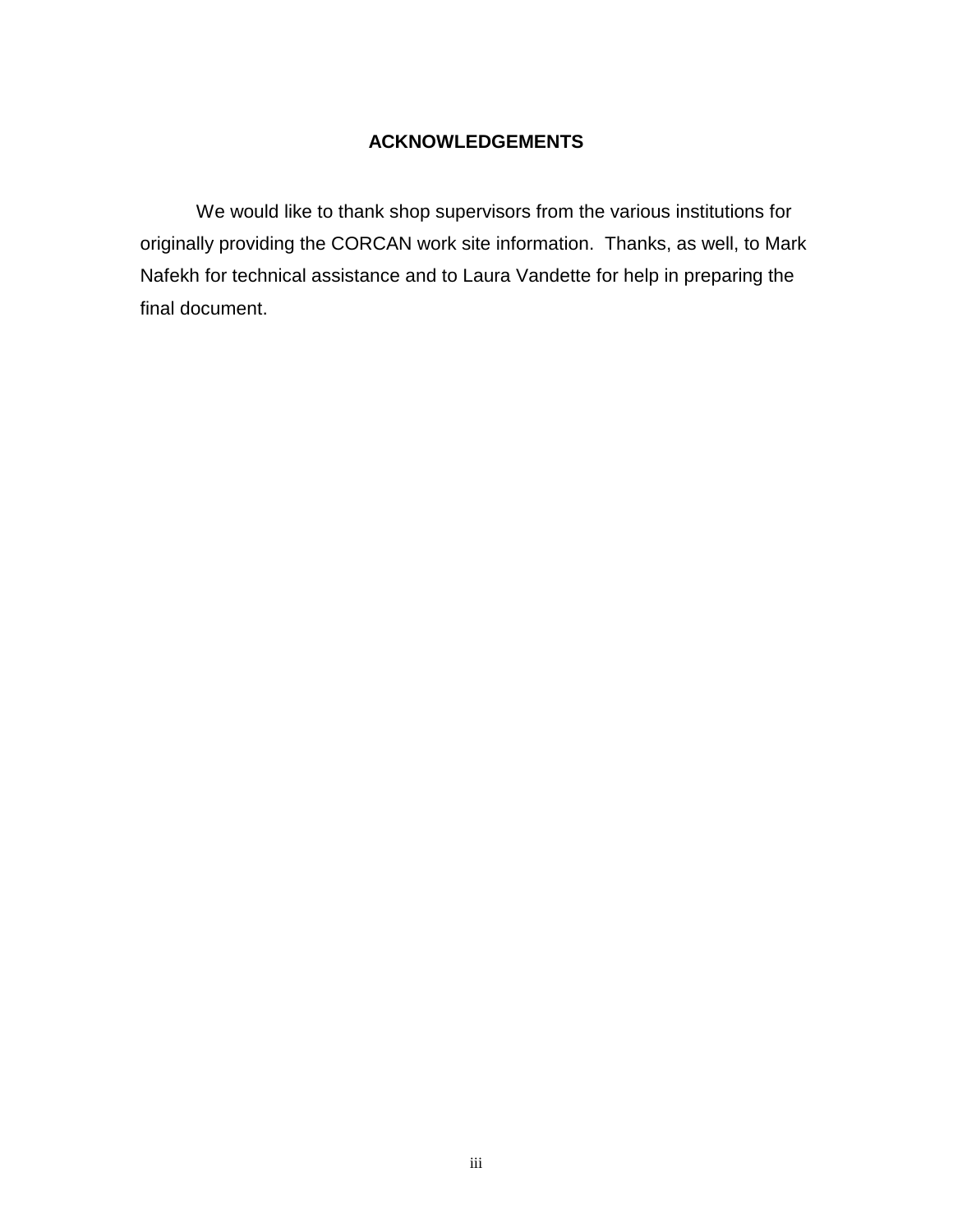#### **EXECUTIVE SUMMARY**

This study extends Motiuk and Belcourt's (1996) initial examination of the impact of correctional employment (CORCAN) on recidivism rates for a sample of offenders ( $n = 300$ ) who were employed by CORCAN for a minimum of six months prior to release. In addition to information regarding dispositions incurred during the follow-up period, the present study examined employmentrelated variables, including employment status in the first six months of release. The current study reports on a subsample consisting of 99 offenders whose employment status within the first six months of release was known.

Results from studies examining correctional employment programs and release performance have been equivocal, with some demonstrating a positive impact of correctional employment on recidivism (Canestrini, 1993; Motiuk & Belcourt, 1996; Saylor & Gaes, 1995), and others with no demonstrable effects (Markley, Flynn & Bercaw-Dooen, 1983; see Taggart, 1972). This study was conducted to investigate the impact of CORCAN on offender employability in the community and effect upon recidivism.

The results, consistent with the risk prediction literature, display an interaction between risk and identified needs and employment status in the first six months of release. Furthermore, the study illustrates the relationship between obtaining employment and subsequent recidivism; offenders who were employed in the first six months of release evidenced fewer convictions than offenders who were unemployed. Moreover, analysis of the relationship between type of release and recidivism indicated significant differences in the percentage of new violent convictions for offenders who received statutory release, compared with offenders released on day and full parole.

Implications for safe reintegration into the community and future research within CORCAN are discussed.

iv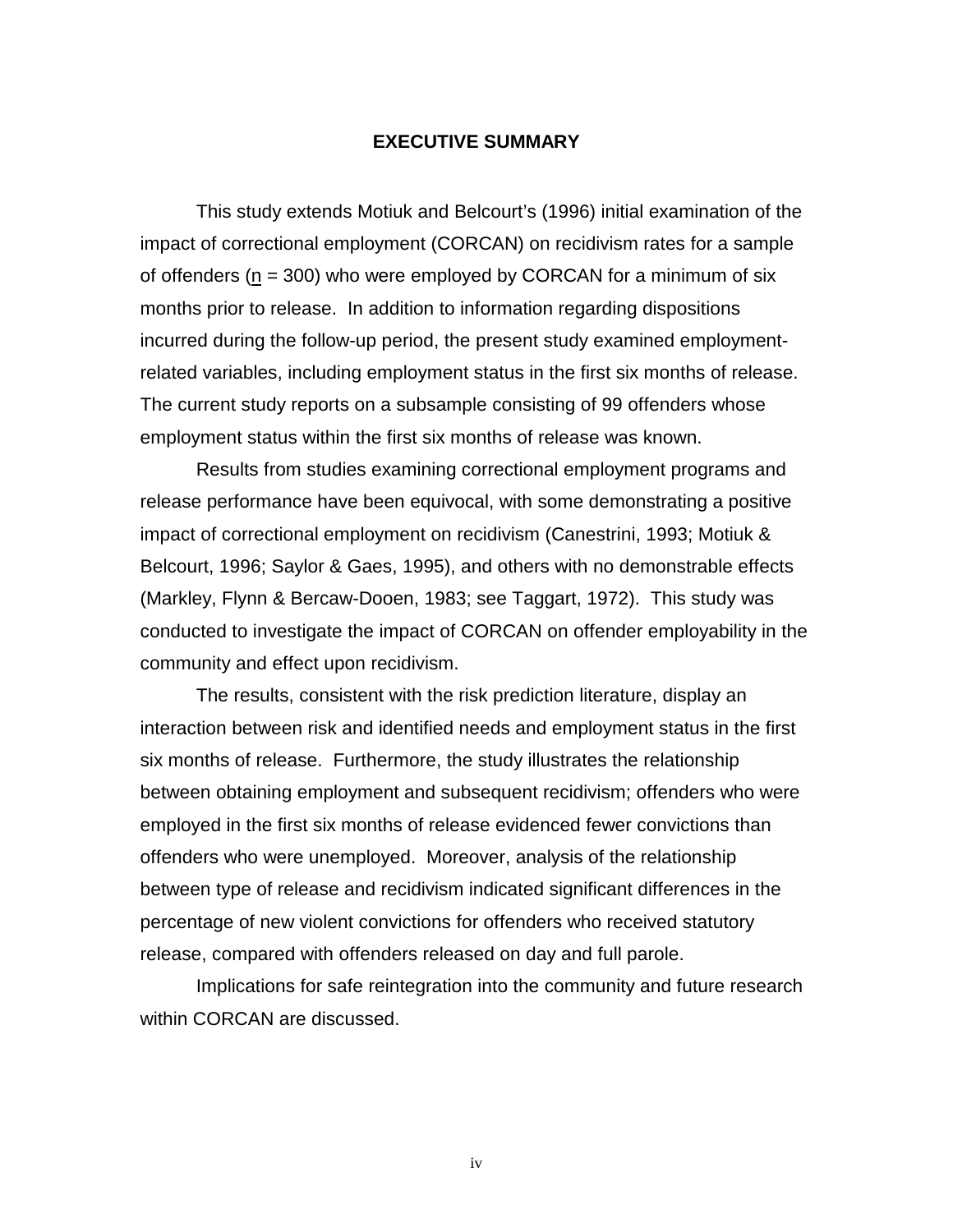# **TABLE OF CONTENTS**

| PRISON WORK PROGRAM (CORCAN) PARTICIPATION, POST-RELEASE |
|----------------------------------------------------------|
|                                                          |
|                                                          |
|                                                          |
|                                                          |
|                                                          |
|                                                          |
|                                                          |
|                                                          |
|                                                          |
|                                                          |
|                                                          |
|                                                          |
|                                                          |
|                                                          |
|                                                          |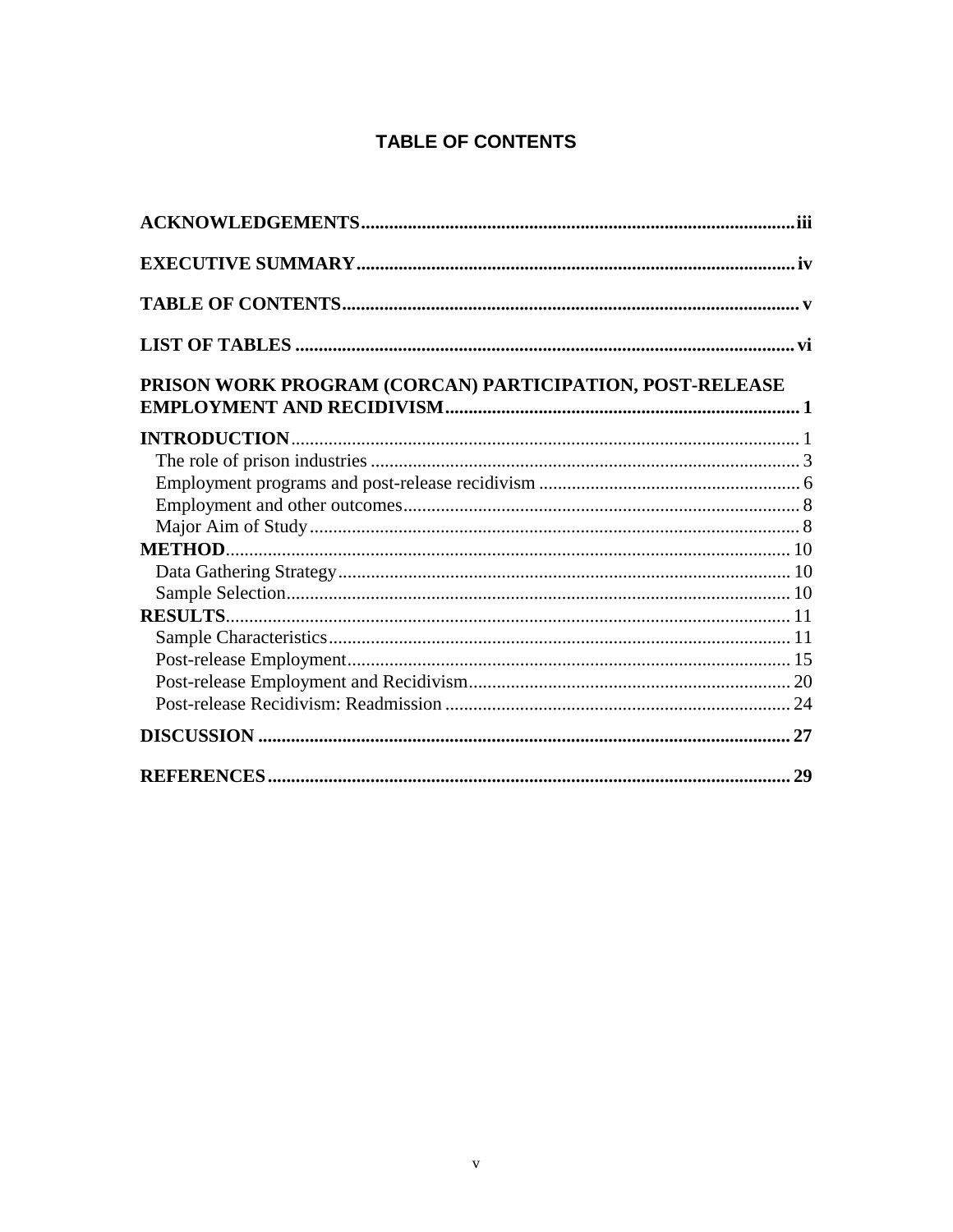# **LIST OF TABLES**

| Table 1:  | Needs identified on the Community Risk/Needs Management Scale  13             |  |
|-----------|-------------------------------------------------------------------------------|--|
| Table 2:  | Distribution of criminal history risk rating and case needs rating  14        |  |
| Table 3:  |                                                                               |  |
| Table 4:  |                                                                               |  |
| Table 5:  | Employment status in the first six months following release  16               |  |
| Table 6:  | The relationship between age and employment status in the first six months    |  |
| Table 7:  | Employment need level by employment statusin the first six months of          |  |
| Table 8:  | Criminal history risk rating by employment status in the first six            |  |
| Table 9:  | Case needs rating by employment status in the first six months of release. 19 |  |
| Table 10: | Risk/need level by employment status in the first six months of release 20    |  |
| Table 11: |                                                                               |  |
| Table 12: | Employment status in the first six months of release and                      |  |
| Table 13: | The interaction between employment status, identified needs and               |  |
| Table 14: |                                                                               |  |
| Table 15: | Distribution of employment needs, employment status and reconviction24        |  |
| Table 16: |                                                                               |  |
| Table 17: |                                                                               |  |
| Table 18: |                                                                               |  |
|           |                                                                               |  |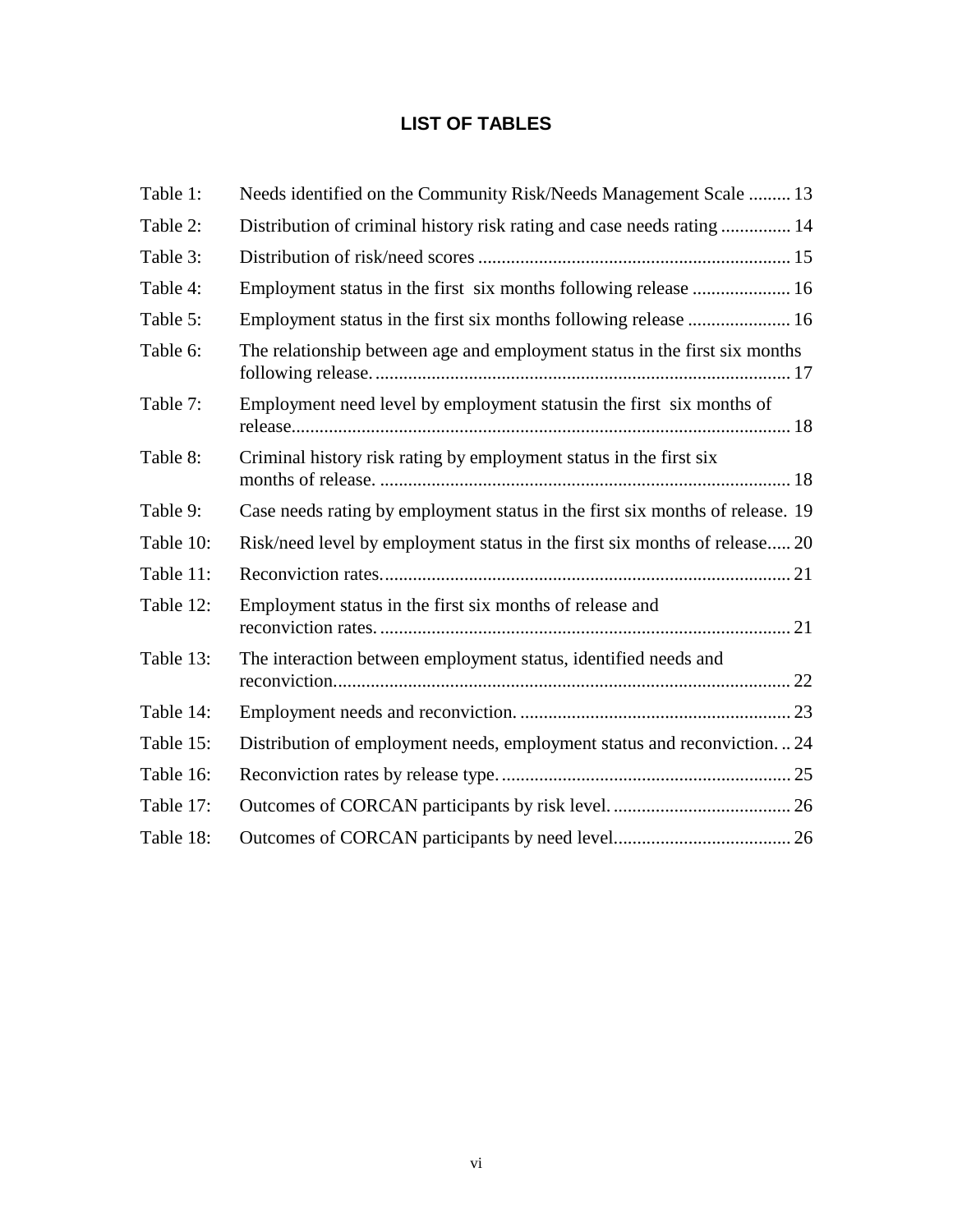## **PRISON WORK PROGRAM (CORCAN) PARTICIPATION, POST-RELEASE EMPLOYMENT AND RECIDIVISM**

#### **INTRODUCTION**

As many offenders enter the correctional system with little employment experience and skills (Glaser, 1964; Guynes & Greiser, 1986; Taggart, 1972), unstable employment and lack of conventional ambition have been identified as important dynamic risk factors within this population (Andrews & Bonta, 1994; Gendreau, Little, & Goggin, 1996; Motiuk, 1996a; Motiuk, 1997b). The importance of dynamic risk factors in contributing to an enhanced understanding of offenders' supervision and treatment needs is widely recognized (Andrews, Bonta, & Hoge, 1990; Andrews & Bonta, 1994; Motiuk, 1996a). Employment, as a subset of dynamic needs, has received renewed interest in corrections for its potential role in contributing to safe reintegration (Gillis, Robinson, & Porporino, 1996; Motiuk, 1991; Motiuk, 1996b; Motiuk & Belcourt, 1996; Saylor & Gaes, 1996).

Recognition of the prevalence of employment needs among offenders is not limited to the empirical literature. Offenders, themselves, have expressed the need for enhanced employment skills and experience. In a survey conducted by Erez (1987), two thirds of offenders identified lack of education and employability skills as contributing to their criminogenic needs, and viewed employment training as integral for successful community reintegration. Similarly, the Offender Intake Assessment (OIA) process recently identified two thirds of offenders as exhibiting employment needs upon entry to Canadian federal correctional institutions (Motiuk, 1997a).

The assessment of criminogenic needs has progressed over the past decade, moving from reliance on first generation (clinical) evaluation to third generation techniques, which incorporate the assessment of dynamic items within actuarial tools (Bonta, 1996). This approach allows for systematic reassessment, capable of monitoring change over time, that contributes important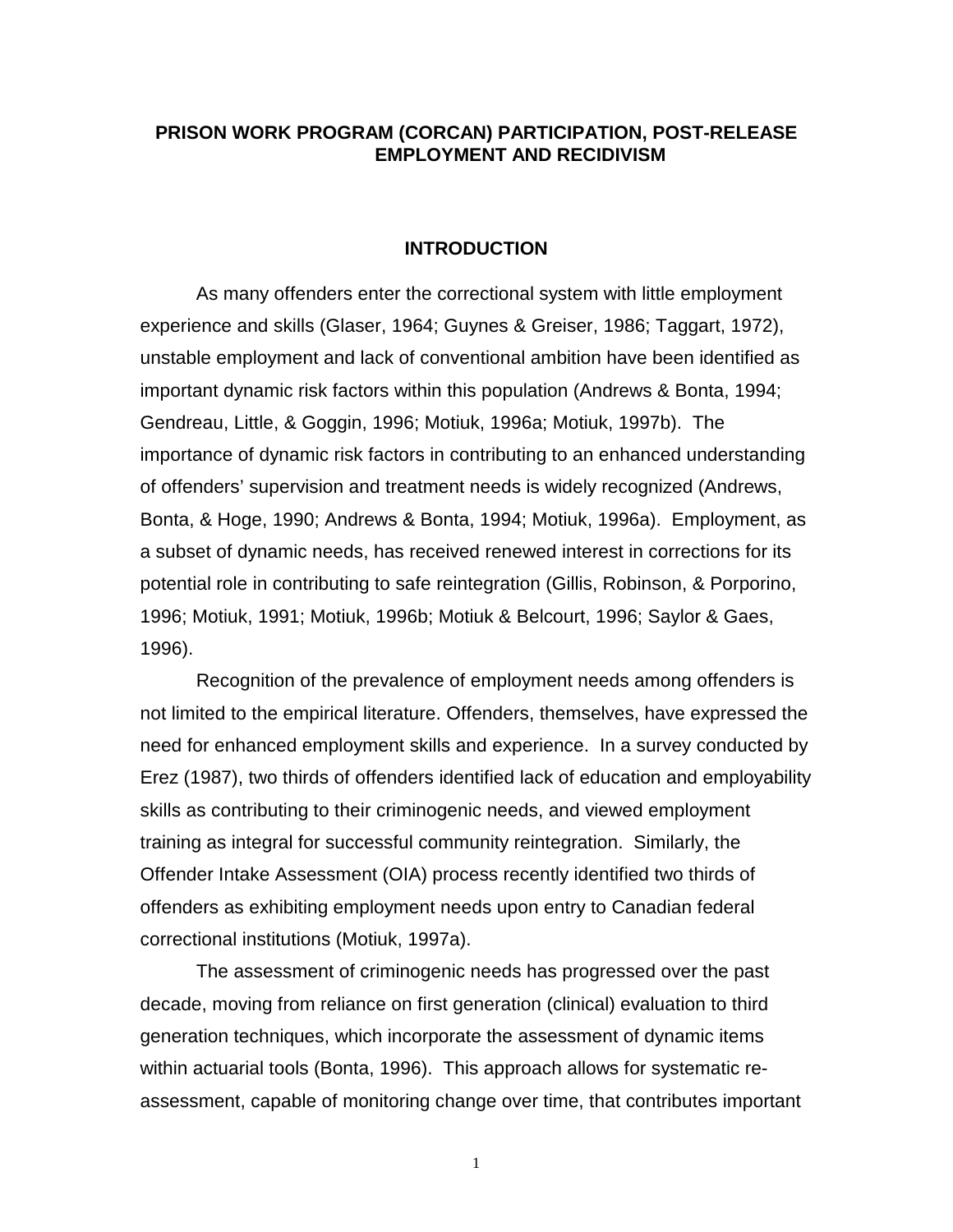information regarding supervision and more importantly, treatment, needs (Andrews & Bonta, 1994; Andrews et al., 1990; Bonta, 1996; Gendreau, Cullen, & Bonta, 1994; Motiuk, 1996a).

The Level of Service Inventory $^1$  (LSI; Andrews & Bonta, 1995), one of the most widely-employed third generation tools, has provided important information on the relationship between dynamic needs and recidivism. Importantly, numerous studies conducted with the LSI have provided evidence for the relationship between employment needs and recidivism (Burke, 1997; Motiuk, 1991; Rowe, 1995).

Another third generation assessment instrument (Bonta, 1996) designed specifically to incorporate dynamic risk factors is the Community Risk/Needs Management Scale (CRNMS; Motiuk & Porporino, 1989; Motiuk, 1993). The CRNMS provides information on the following dynamic need areas: academic/vocational, financial management, companions/significant others, living arrangements, behavioural/emotional stability, alcohol usage, drug usage, mental ability, health, and attitude. An overall case needs rating (low, medium, or high) is derived from a systematic review of community case file information, and the professional judgment of community case managers. A criminal history risk rating is based on the length of the criminal history, severity of the offence(s), the National Parole Board (NPB) release risk assessment, Statistical Information on Recidivism (SIR) score, likelihood of serious harm if the offender re-offends, and other risk factors. Offenders receive a criminal history risk rating of "low" or "high" based on these factors in combination with the professional judgment of the case manager.

Motiuk and Porporino (1989), in a preliminary field test of the CRNMS, found that it adequately differentiated criminogenic needs among offenders and furthermore, that it consistently predicted conditional release outcomes over a six month follow-up period. Further research on the predictive validity of the CRNMS has confirmed these preliminary findings, with risk/needs assessments consistently relating to conditional release outcome (Motiuk, 1997b).

 $\overline{a}$ 

<sup>&</sup>lt;sup>1</sup> Formerly the Level of Supervision Inventory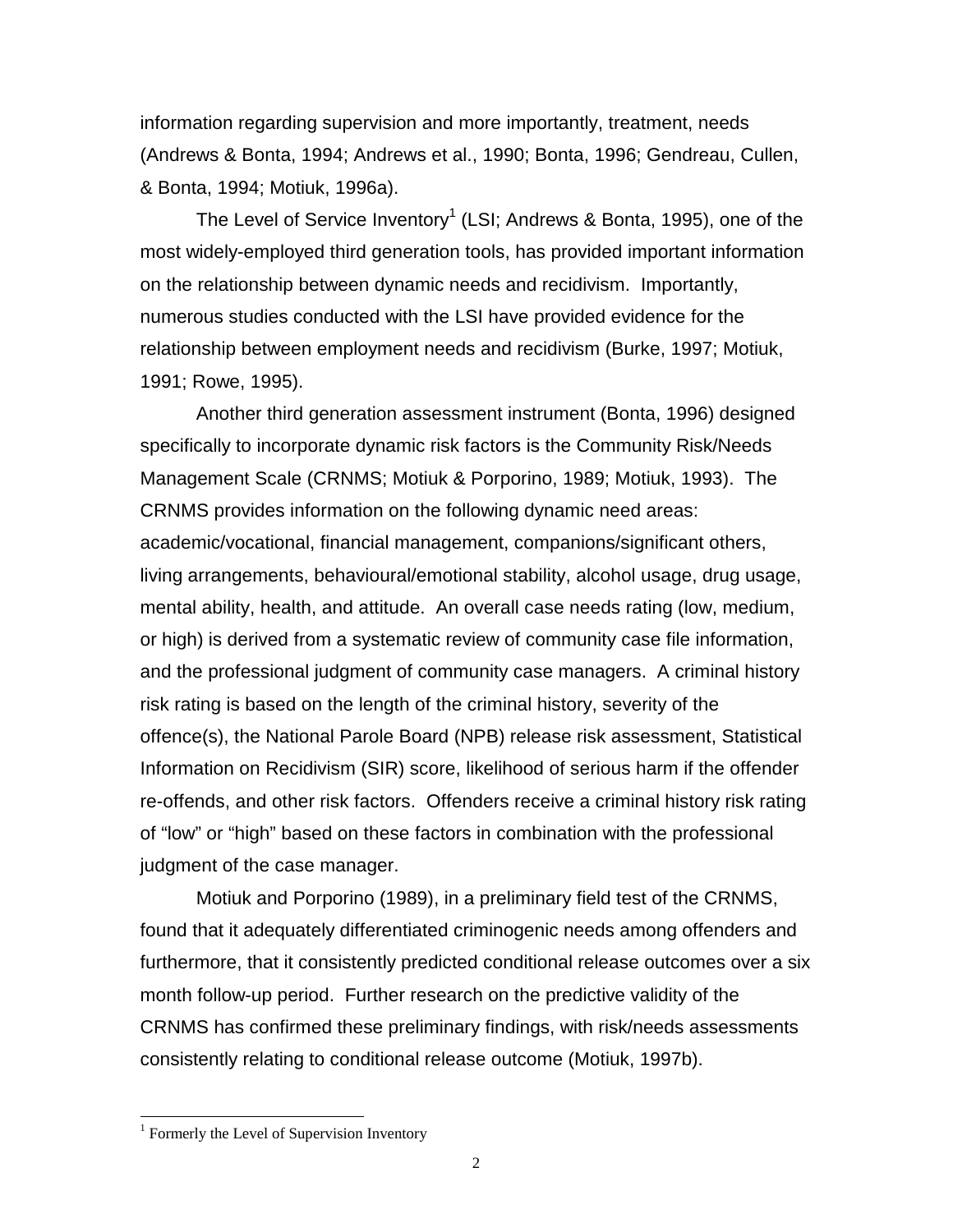The Case Needs Identification and Analysis, derived from the CRNMS, assesses seven need areas: employment, marital/family, associates/social interaction, substance abuse, community functioning, personal/emotional orientation, and attitude. Motiuk and Brown (1993) found that within a sample  $(n)$ = 573) of federally-released offenders, all seven domains predicted suspension on release. Within the employment domain, nearly one-half (47.4%) of the offenders had an unstable job history. Of this group, nearly 30% were suspended during the follow-up period. Additional items related to employment performance included unreliability on the job (15.5%), difficulty with workload requirements (6.9%), and poor interpersonal skills at work (9.3%). Approximately 30% of offenders classified as exhibiting needs in the areas of unreliability and difficulty with workload were suspended within six months.

The study results presented above illustrate the extent to which offender exhibit employment deficits, and demonstrate the relationship between employment needs and recidivism. Various options have been proposed and enacted in the attempt to respond to employment skills deficits in offenders. Institutional employment programs, traditionally comprised of industries operations, constitute one of the primary mechanisms for responding to offender employment needs. The following section briefly reviews the institutional employment literature for its impact on work-related outcomes for offenders.

#### **The role of prison industries**

Prison industries play an important role in the daily operation of correctional facilities, particularly with respect to providing structure and maintaining order among offenders (Greiser, 1996; Guynes & Greiser, 1986). Moreover, correctional industries have received increasing recognition for their potential rehabilitative benefits (Gillis et al., 1996; Saylor & Gaes, 1996).

The perception of the role of prison industries has fluctuated with dominant correctional ideology (Miller & Grieser, 1986). As Funke, Wayson and Miller (1982) note, the role of prison industries has changed radically from its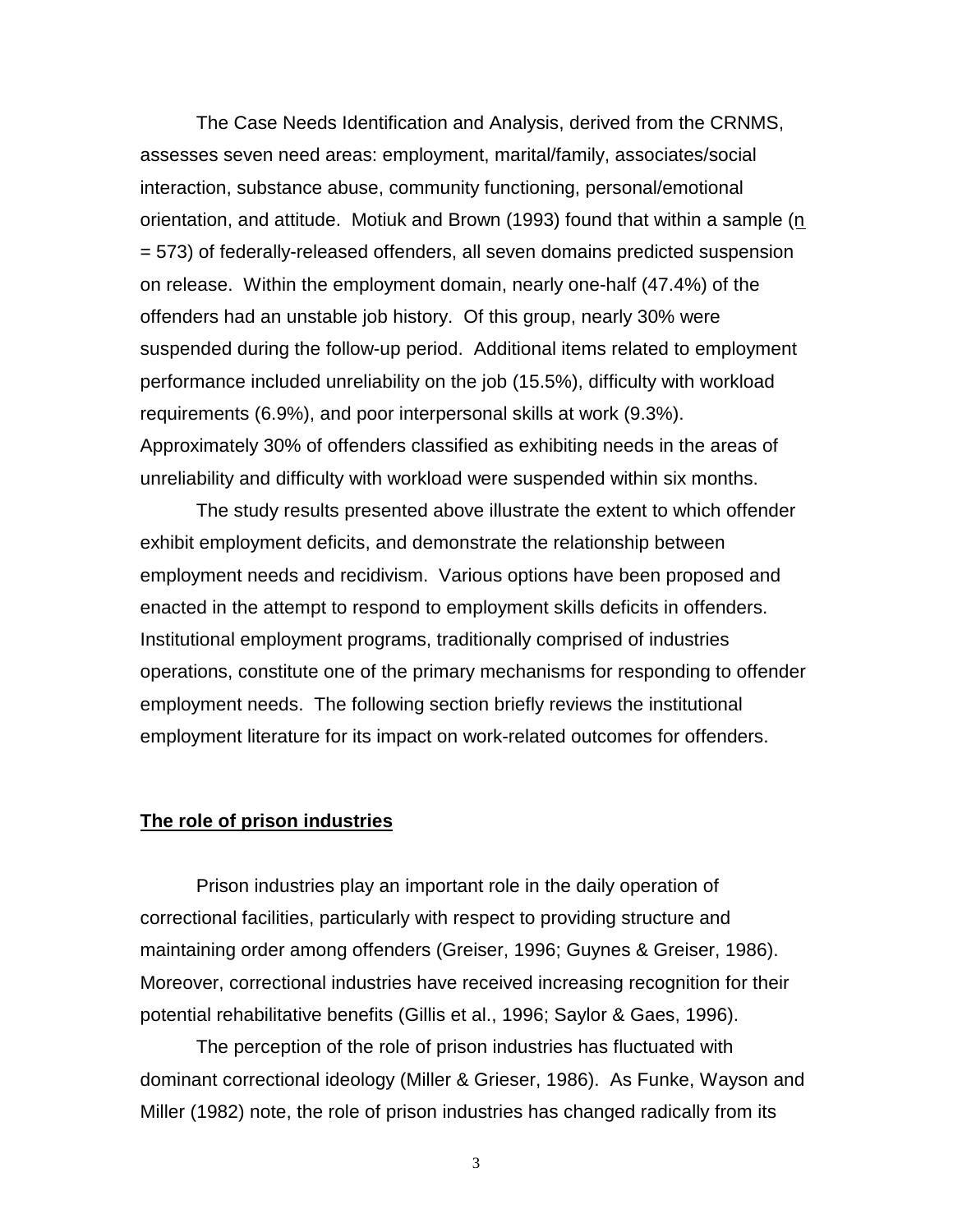inception. Prison industry, regarded primarily as a punitive means to "reform the misguided" in the eighteenth century, was later envisioned as an important component in the rehabilitative process (Funke et al., 1982). However, disenchantment with rehabilitative programs, generally, culminated in Martinson's (1974) "nothing works" allegation. A more critical analysis of correctional programs resulted in recognition of the need for meaningful programs that adequately address offenders' needs. More recently, the role of prison industries is conceptualized as providing employment skills and habits that contribute to reintegration upon release (Fabiano, LaPlante, & Loza, 1996; Funke et al., 1982; Gillis et al., 1996).

Guynes and Grieser (1986) present a typology of goals relating to correctional industries that addresses the impact of prison employment on the offender, the institution, and society. Institution-based goals contribute to the orderly operation of the institution and include the attainment of such objectives as reducing idleness, structuring daily activities, and reducing costs within the correctional agency (Greiser, 1996; Guynes & Greiser, 1986). The reduction of idleness has been a goal since the inception of offender-based employment programs, as it addresses the important custodial function of occupying offenders in a constructive manner during incarceration (Greiser, 1996; Maguire, 1996). Additionally, offenders employed with prison industries may adapt better to institutional life (Flanagan & McGuire, 1987; Gleason, 1986). For example, Maguire (1996) reported that prison industry contributed to a reduction in the number of institutional infractions incurred by offenders employed by correctional industries, relative to a comparison group who did not participate in industrial programs. Similarly, Saylor and Gaes (1995) found that relative to a comparison group, offenders who participated in industries, vocational training or apprenticeship programs were less likely to receive misconduct reports in the year prior to release.

Society-based goals involve repayment to society through such means as financially assisting dependents in the community, and providing victims with restitution. These goals are based on the premise that offenders are responsible for repaying the costs resulting from their criminal actions. Furthermore, their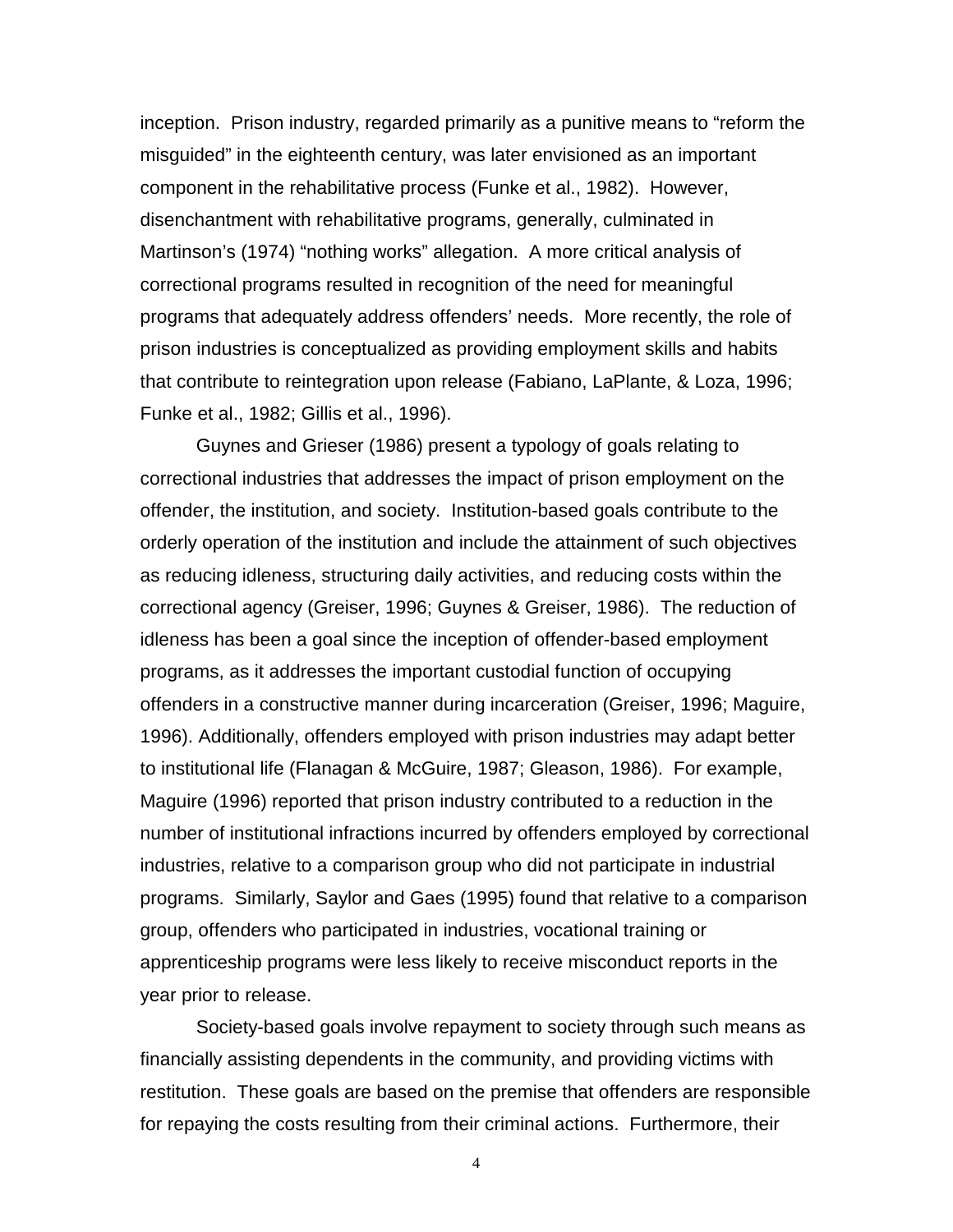contribution to the production of goods for the state serves to defray some of the costs associated with their incarceration (Guynes & Greiser, 1986).

Most important in relation to rehabilitation and reintegration, offenderbased goals include such areas as attainment of positive work habits, real work experience/vocational training, and more concrete objectives, including money management skills and gate money (Guynes & Greiser, 1986). The focus within an offender-based framework is reintegration and rehabilitation (Guynes & Greiser, 1986; Flanagan, 1988).

The development of positive work habits is the foremost objective subsumed under offender-based goals (Guynes & Greiser, 1986). Employment is provided to offenders in the anticipation that work habits and attitudes will generalize across different work situations (i.e., in the community upon release). The focus on general employability skills, as opposed to very concrete and jobspecific skills, has received increasing attention in the Canadian correctional employment system (see Fabiano et al., 1996; Gillis et al., 1996; Mulgrew, 1996). This focus on generic employability skills encompasses increased accountability and responsibility in the work-place, and serves to contribute to the personal development of the offender, in accordance with the correctional mission (Correctional Service of Canada, 1997). Recently, in the attempt to address employability issues, CORCAN has undertaken the operationalization and measurement of employability skills within their shops, according to the guidelines specified by the Conference Board of Canada (1993) in the Employability Skills Profile. The profile, which describes the competencies required to attain and maintain employment, is comprised of academic (thinking and learning), personal management (responsibility and adaptability) and teamwork skills.

The ultimate objective of correctional employment is the provision of job skills and enhancement of positive work attitudes that will assist offenders in their reintegration to the community upon release. It is postulated that the enhancement of positive work attitudes will ultimately translate into behavioural change. Results from a recent study (see Gillis, 1994) indicate that behavioural differences, in the form of punctuality ratings, have been noted among offenders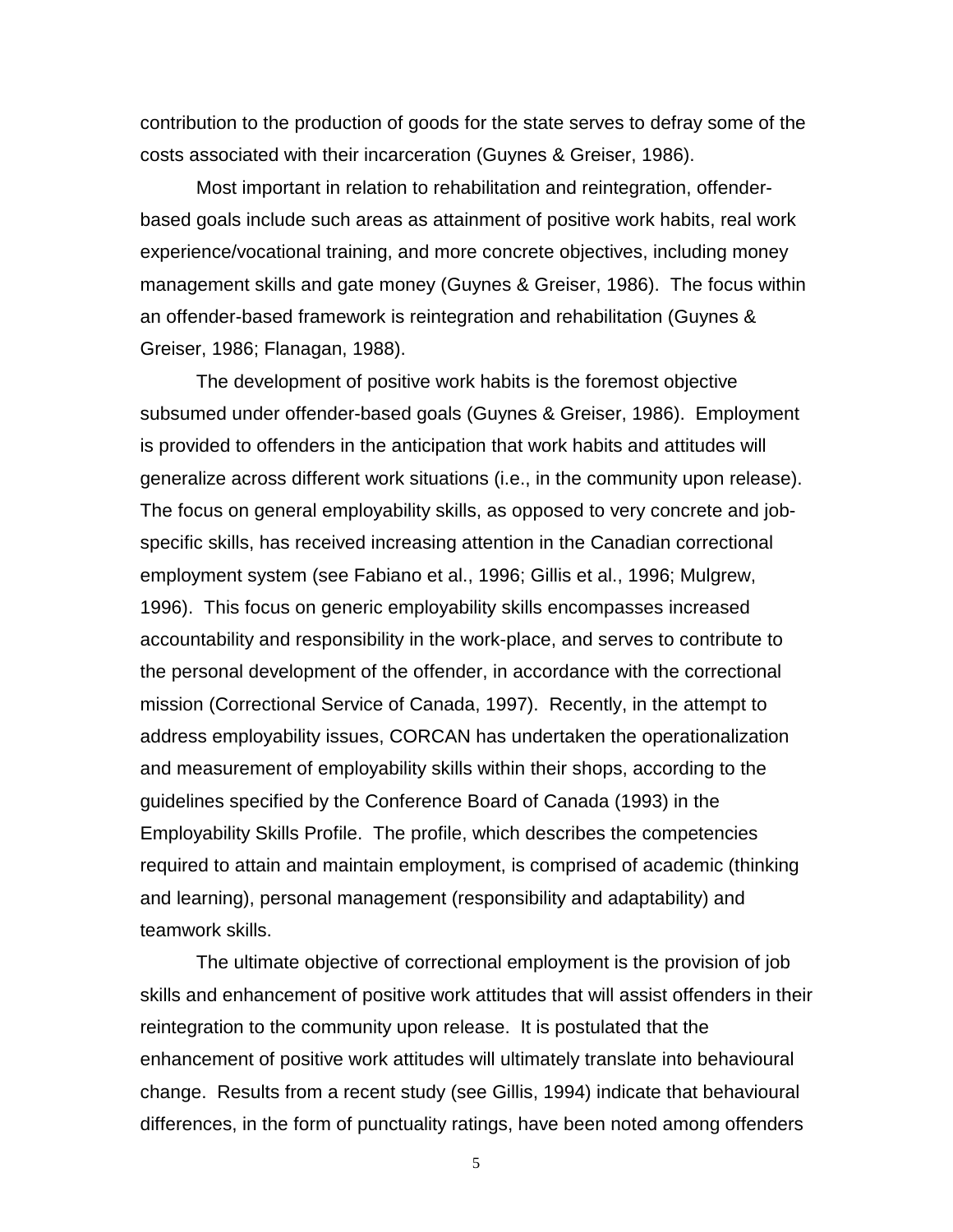with more positive work attitudes and motivation. However, further research is required to address the potential impact of work attitudes and specific employability skills on community employment and reintegration.

#### **Employment programs and post-release recidivism**

Although early reviews of previous study findings were equivocal in their evaluation of the impact of institutional employment on recidivism (see Taggart, 1972), many studies did not use methodologically rigorous designs. However, several well-controlled studies have explored the impact of correctional employment on post-release recidivism.

Markley et al. (1983), in a study examining employment success in a sample of offenders who had received job skills training, found no effect for training in the experimental group, relative to a control group matched on age, sex, race, education and skill level prior to training. More specifically, offenders who had received vocational training did not differ from the control group on the "success index," which measured months employed per year and yearly earnings during release. Furthermore, no significant differences were obtained between the groups on the average amount of time spent in the community.

Conversely, several studies have reported that participation in correctional employment does reduce recidivism. Saylor and Gaes (1995) evaluated the impact of institutional employment and vocational training on offenders' postrelease performance. Study group participants consisted of offenders who had participated in prison industries (57%), combined industrial and vocational experience (19%) and vocational and/or apprenticeship training (24%). Additionally, the study included a statistically matched comparison sample of offenders released in the same calendar quarter as the employment group. Long-term follow-up (range 8 to 12 years) provided important information about the impact of training on post-release recidivism.

The study examined not only federal recommitment (i.e., for a new offence or supervision revocation) but also time in community until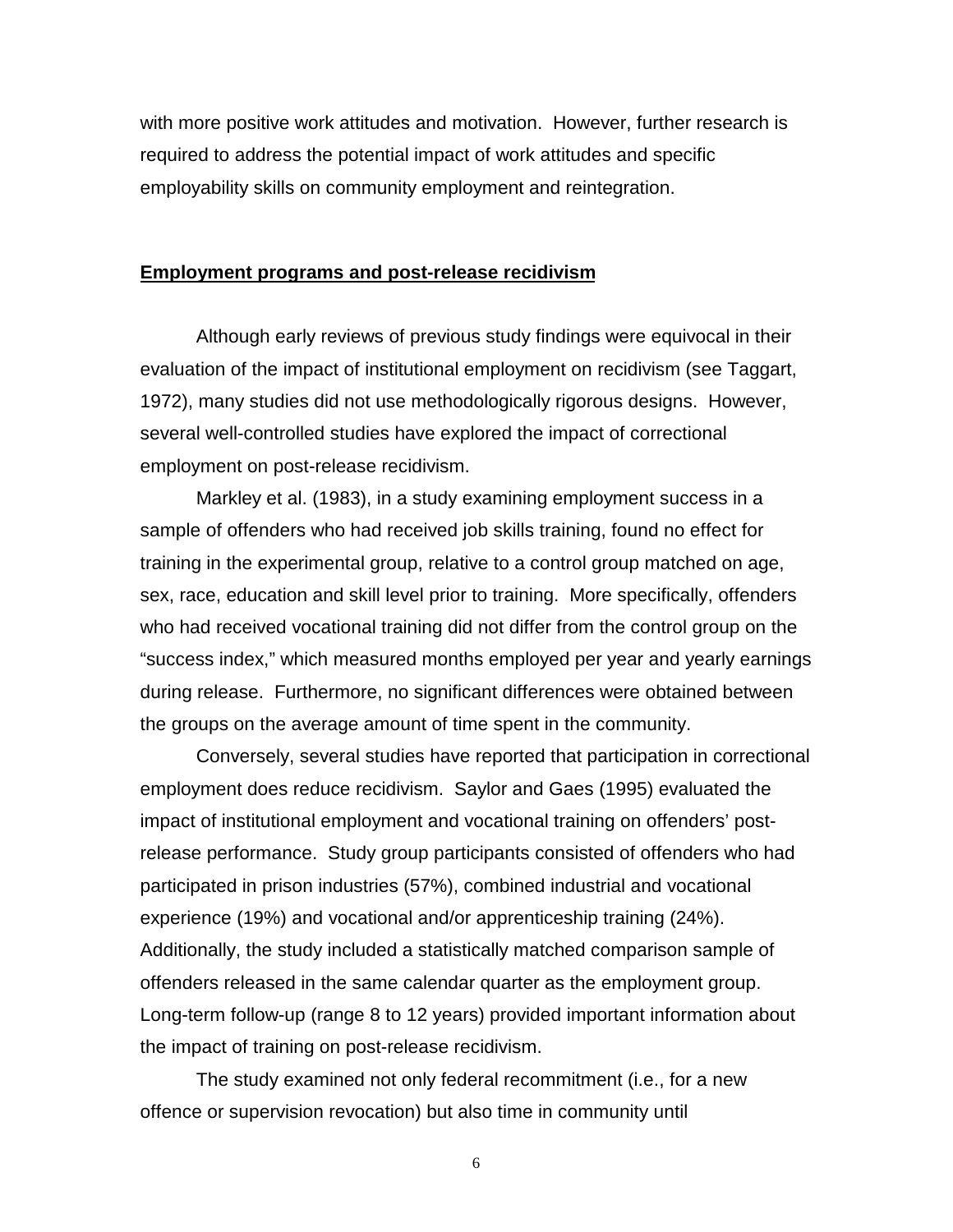recommitment. Men who participated in correctional industries survived in the community 20% longer than the comparison group, and the vocational or apprenticeship training group, 28% longer. Although results for the employment/training group were not statistically significant, the same trend was noted. Saylor and Gaes (1995) suggest that additional employment-related variables should be examined for their impact on community adjustment following release from prison. Moreover, the results indicated an effect of correctional employment on recommitment for a new offence.

A follow-up study of offenders from the state of New York correctional system was conducted to examine the impact of participation in industries programs on post-release recidivism (Canestrini, 1993). The performance of offenders who participated in the industries program between April 1988 and August 1993 and who were released a minimum of 12 months in the community was assessed. Participants were classified as either successful program completers ( $n = 249$ ) or unsuccessful completers ( $n = 56$ ), indicating their removal from the industries program for disciplinary infractions. Recidivism, referring to any return to the institution, as well as time to return, was assessed using survival analysis. Additionally, the performance of program participants (successful and unsuccessful) was compared to offenders released in the same period who had not participated in industries programs ( $n = 82,600$ ). Results of the analyses indicated that the performance of successful completers differed significantly from both the comparison group and the unsuccessful participants. Although the probability of return was somewhat comparable at 12 months following release (8% for successful program participants, 11% for unsuccessful program participants and 12% for the comparison group), the rate of return at 60 months for unsuccessful participants and the comparison group (55% and 52%, respectively) more than doubled that of successful program participants, at 25%. Therefore, the study provides important implications for monitoring quality of program participation, as well as providing an indication of the potential positive impact of correctional industrial programming on successful reintegration in the community. Additionally, these findings illustrate a possible confound in previous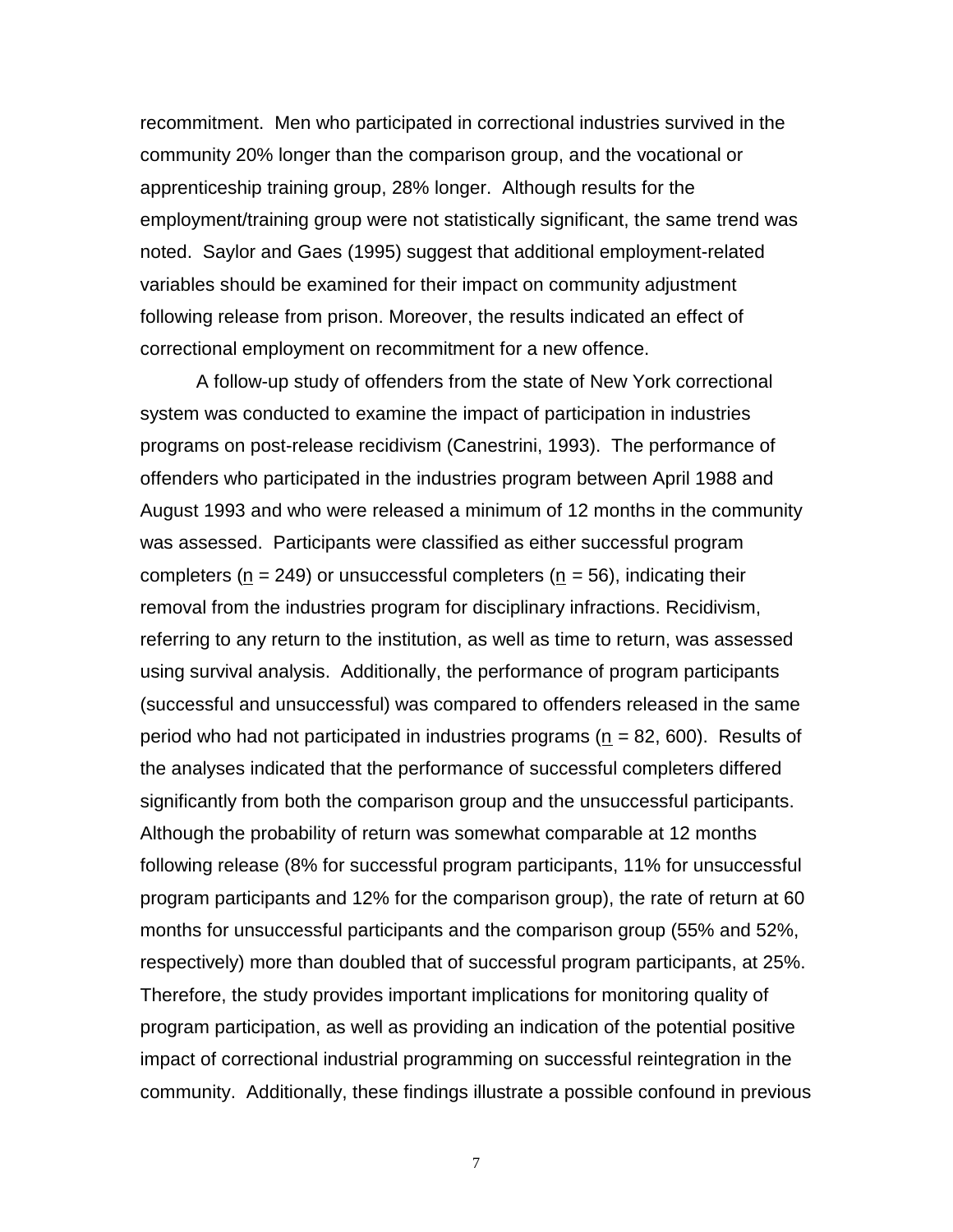studies that did not differentiate between the performance of successful and unsuccessful program completers.

Therefore, support exists for the efficacy of correctional industries programs in contributing to a reduction in recidivism rates for offenders released to the community. However, several authors have suggested that recidivism should not be the sole criterion measure of program effectiveness (Hodanish, 1976) as increased employability, itself, is a potentially important outcome of correctional employment experience (Taggart, 1972). A number of studies have examined the influence of institutional employment on community adjustment.

#### **Employment and other outcomes**

Glaser (1964) reported that successful probationers were more than twice as likely to make use of the skills they had developed through institutional work programs than probationers who were unsuccessful during their release. Likewise, Moors and Naoum (1982) reported that participation in an industries program at a Canadian federal penitentiary increased offender employability. Saylor and Gaes (1996) reported that offenders who participated in industries, vocational or apprenticeship programs, or a combination of the two, were 24% more likely to obtain employment on conditional release than a matched control group. Therefore, these outcomes suggest that employability and community employment status merit further study.

#### **Major Aim of Study**

Given the identified relationship between employment and recidivism in recent, well-controlled studies, an examination of the impact of correctional employment on release performance is warranted. A preliminary investigation of the impact of CORCAN employment on offenders' post-release recidivism was conducted by Motiuk and Belcourt (1996). In their study, they documented the progress of 277 offenders who had participated in CORCAN a minimum of six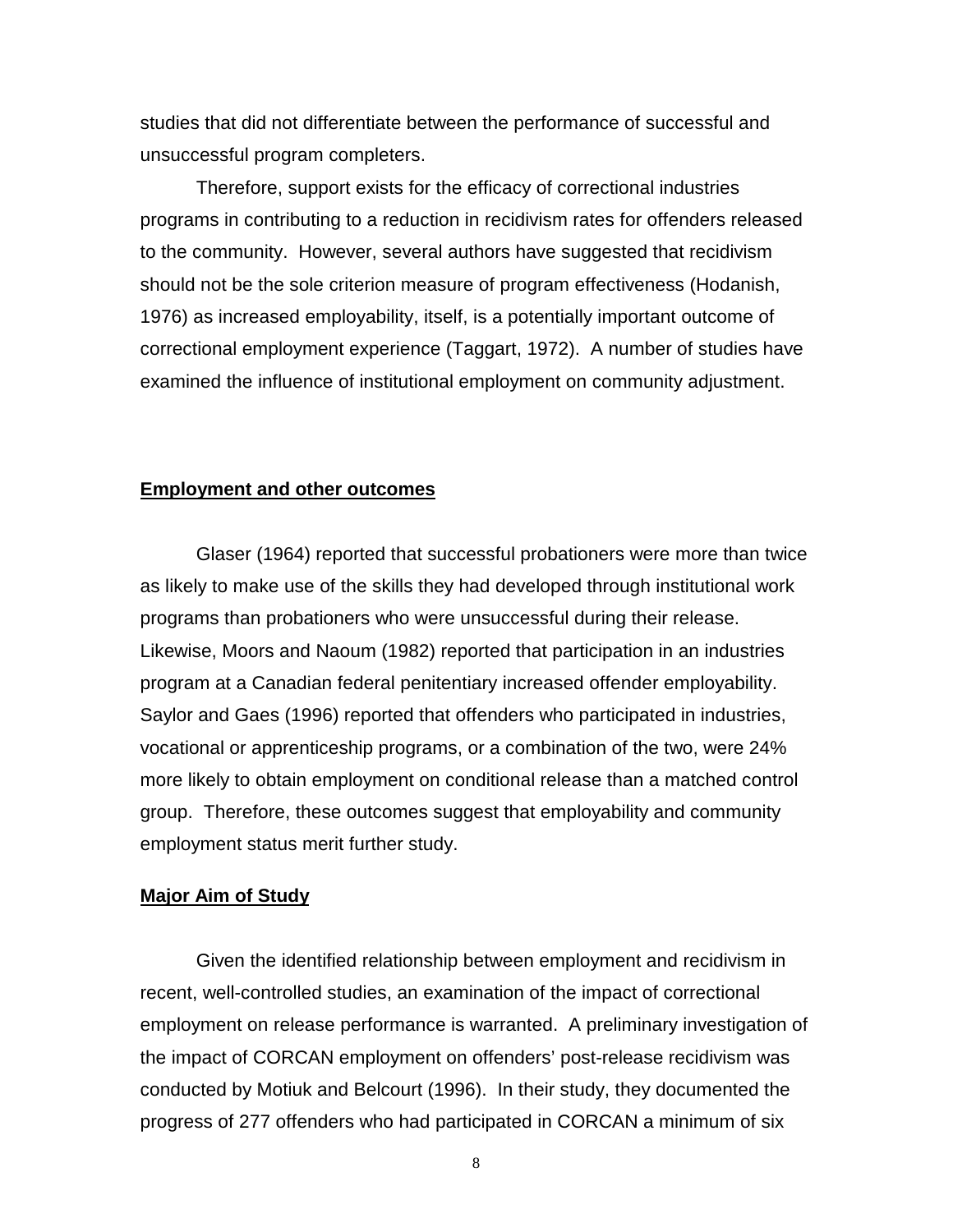months prior to release. They found that post-release performance for former CORCAN participants was related to risk levels, with high risk offenders receiving significantly more re-admissions (any) and convictions for new offences than low risk offenders. The results also indicated that offenders released on full parole received substantially fewer re-admissions than offenders released on day parole or statutory release. Furthermore, offenders released on statutory release received significantly more re-admissions for a new offence than offenders released on day parole or full parole.

This study extended Motiuk and Belcourt's (1996) preliminary investigation of the impact of CORCAN experience on post-release recidivism to include an additional year of follow-up. In addition to post-release recidivism, the present study assessed employment-related variables (derived from the CRNMS) that were not available in the preliminary report. Thus, in accordance with Taggart's (1972) suggestions, the second objective of the present study included examination of community employment status as a more proximal measure of the impact of correctional employment on reintegration. Furthermore, the present study extended the scope of the preliminary investigation by examining the impact of obtaining community employment on recidivism.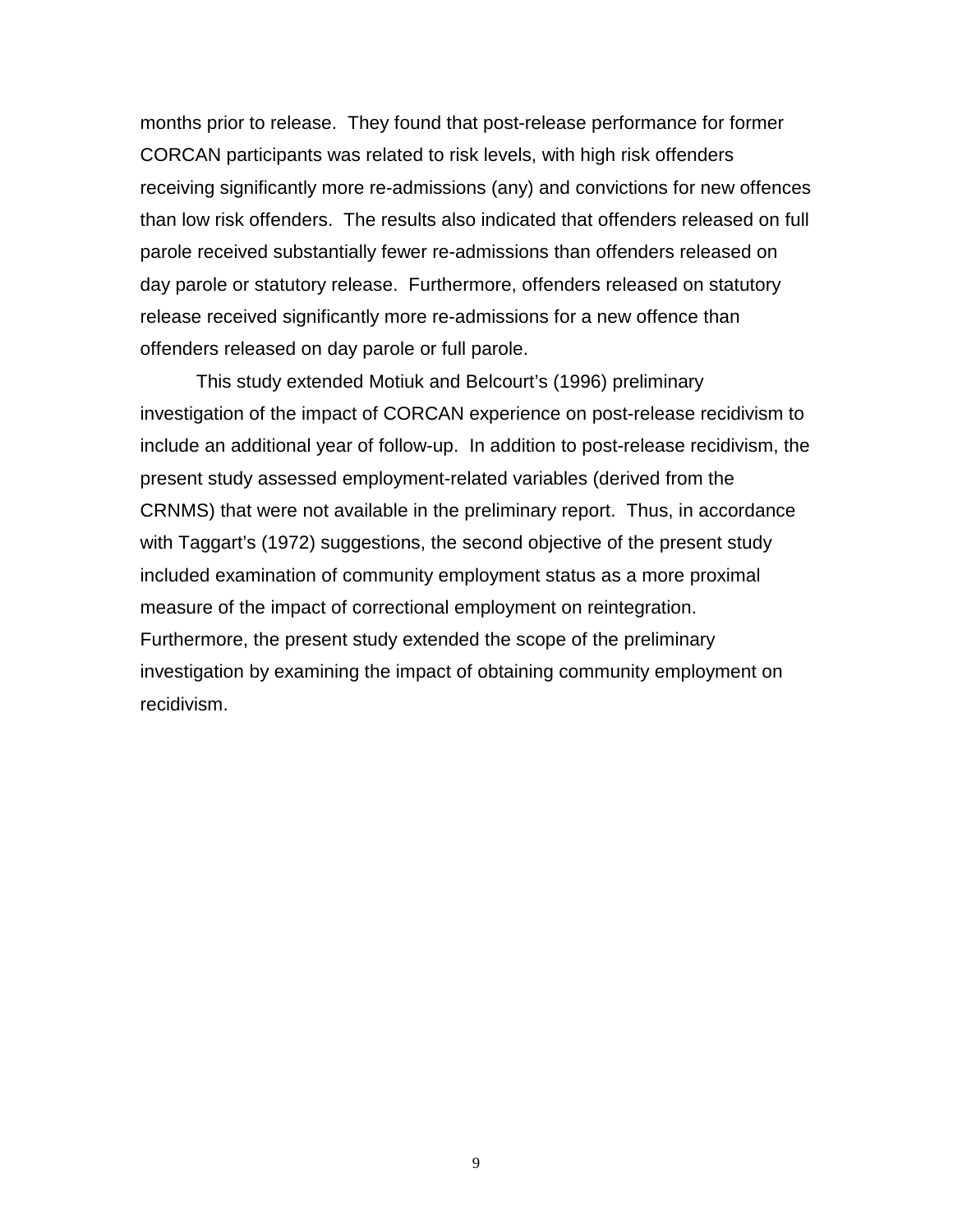#### **METHOD**

#### **Data Gathering Strategy**

Motiuk and Belcourt (1996) gathered three types of information. First, background characteristics, including admission date, release date, release status, region, age, ethnicity, type of offence, and sentence length were obtained from the Correctional Service of Canada's Offender Management System (an automated database). Secondly, the CORCAN work sites provided information regarding work programs: institution, type of program, start date, end date, and time spent in the program. Finally, post-release recidivism data (information on re-admission to custody and new convictions) was provided by the Canadian Police Information Centre (CPIC) system.

#### **Sample Selection**

The total sample was comprised of 300 adult male offenders who spent a minimum of six months in CORCAN between 1992 and 1994. From the total of 2, 026 offenders who spent at least six months in a CORCAN employment program, 300 were selected due to the proximity (within one month) of their release date. In the original study, 277 offenders spent at least one year in the community, and were therefore placed in the follow-up sample. The present study extended the follow-up period by one year to May 1996, which increased the sample size to 300. Follow-up offence information was available for 294 of the 300 offenders.

For the present study, reconviction data, obtained from CPIC, was collected for the entire sample ( $n = 294$ ) for the extended follow-up period. Data obtained from CPIC included new offenses (federal and provincial) and dispositions for all convictions incurred during the post-release period.

In addition to offences and dispositions incurred during the follow-up period, the study examined post-release employment status within the first six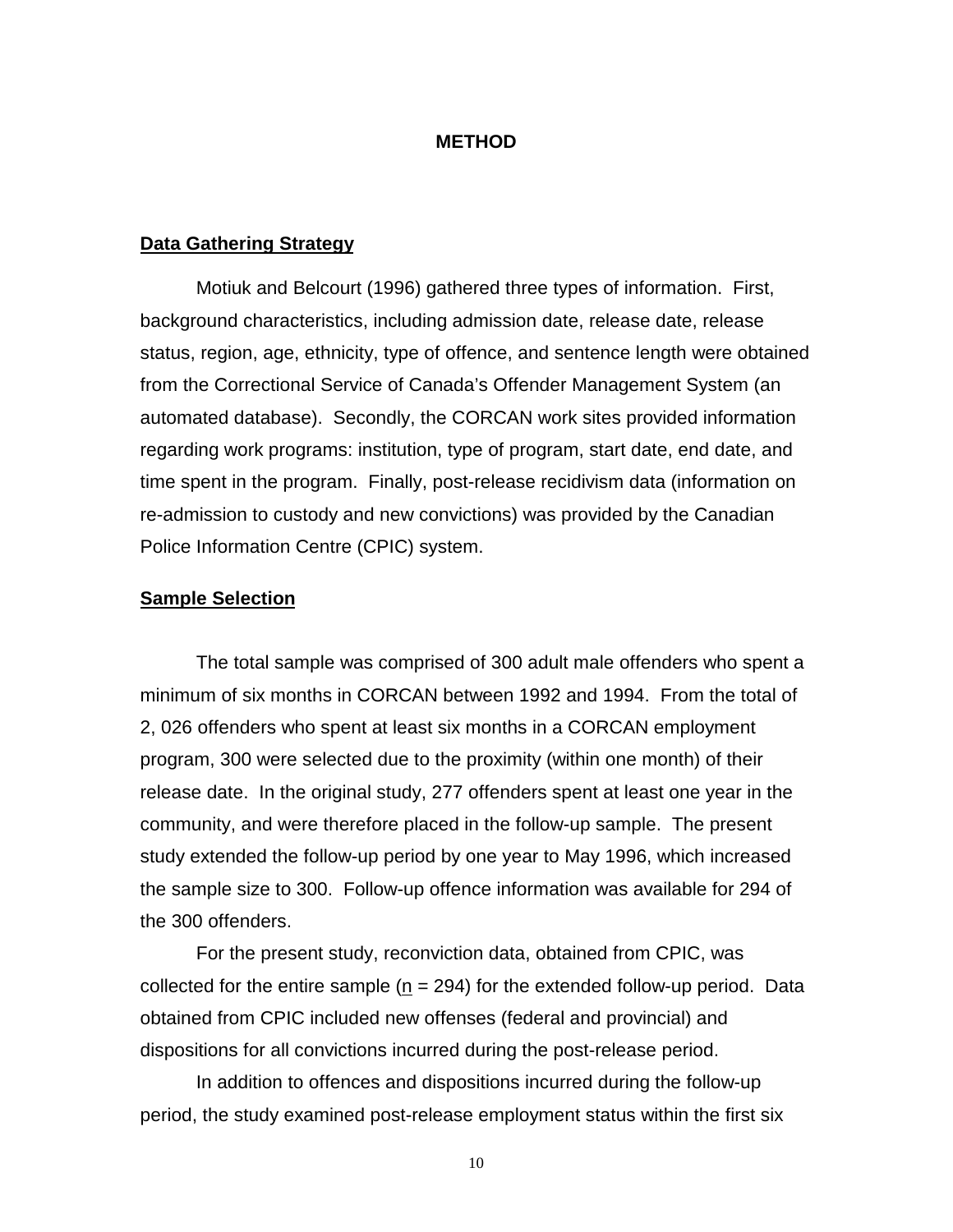months following release from an institution. The employment information, obtained from the Community Risk/Needs Management Scale (CRNMS), was available for 99 offenders within the time period specified above. The extended post-release offence database ( $n = 294$ ) and the CRNMS database ( $n = 129$ ) were then merged with the original database compiled by Motiuk & Belcourt  $(1996)$ . Only offenders who had the CRNMS completed  $(n = 129)$  were included in the final sample.

#### **RESULTS**

#### **Sample Characteristics**

Although follow-up offence information was available for 294 offenders, only 129 offenders were administered the CRNMS. In the attempt to assess whether offenders in the CRNMS group differed from those who had not been administered the CRNMS, a series of analyses were performed to compare the two groups on various demographic variables. No significant differences between the groups were noted for age, race, marital status, federal term, or release type.

The mean age of offenders in the sub-sample ( $n = 129$ ) was 36.5 (range 23-72), with half younger than 35. Over 90% were non-Native, 62% single, and almost 70% serving their first federal term of incarceration.

The offenders participated in CORCAN programs in 19 different institutions in the following programs: agriculture (27.8%), cabinet making (7.0%), industrial warehouse (5.2%), industries (21.7%), metal plant (5.2%), metal assembly (0.9%), microfilming (0.9%), paint/industrial finishing (6.1%), print shop (0.9%), sheet metal shop (3.5%), sign shop (0.9%), upholstery shop (1.7%) and welding shop (2.6%). Job ID codes were unavailable for less than one-fifth (15.7%) of the sample.

Of the 129 offenders in the follow-up sample, 22 (17.1%) were released on day parole, 35 on full parole (27.1%) and more than half (55.8%) on statutory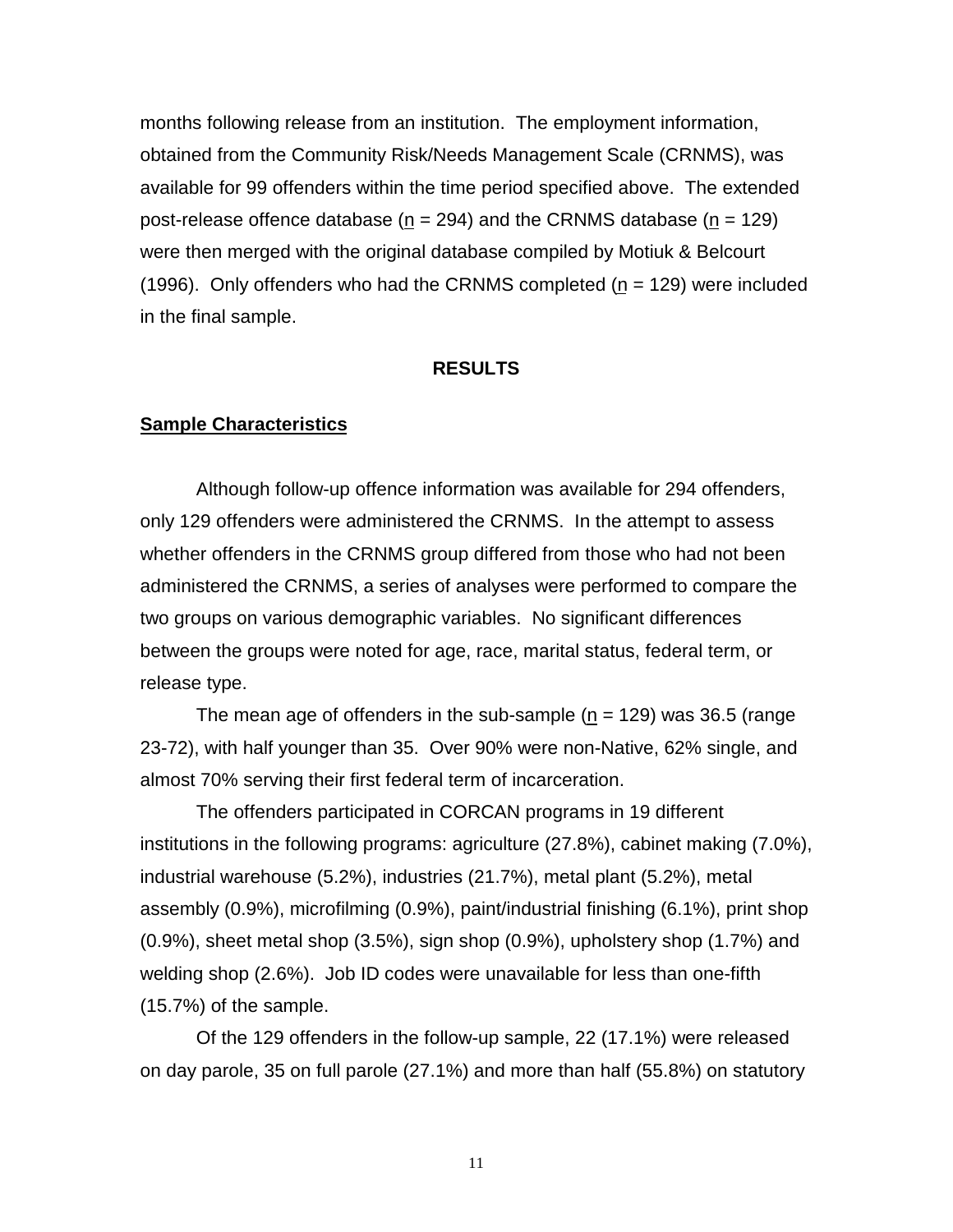release. The average time in the community was 23.2 months (range  $= 16.6$ ) months to 36.9 months).

Although 129 offenders were administered the CRNMS, complete information for the individual scale items was available for only 117 offenders; only total risk/needs scores were available for the remaining 12 offenders. Table 1 presents percentages obtained on the individual need areas that comprise the CRNMS. Employment was noted as one of the more salient needs, with more than 50% of the sample presenting with either some need, or considerable need for improvement. Other needs that were most apparent within the sample include academic/vocational (48.7%), financial management (52.1%) and behavioural/emotional stability (55.2%).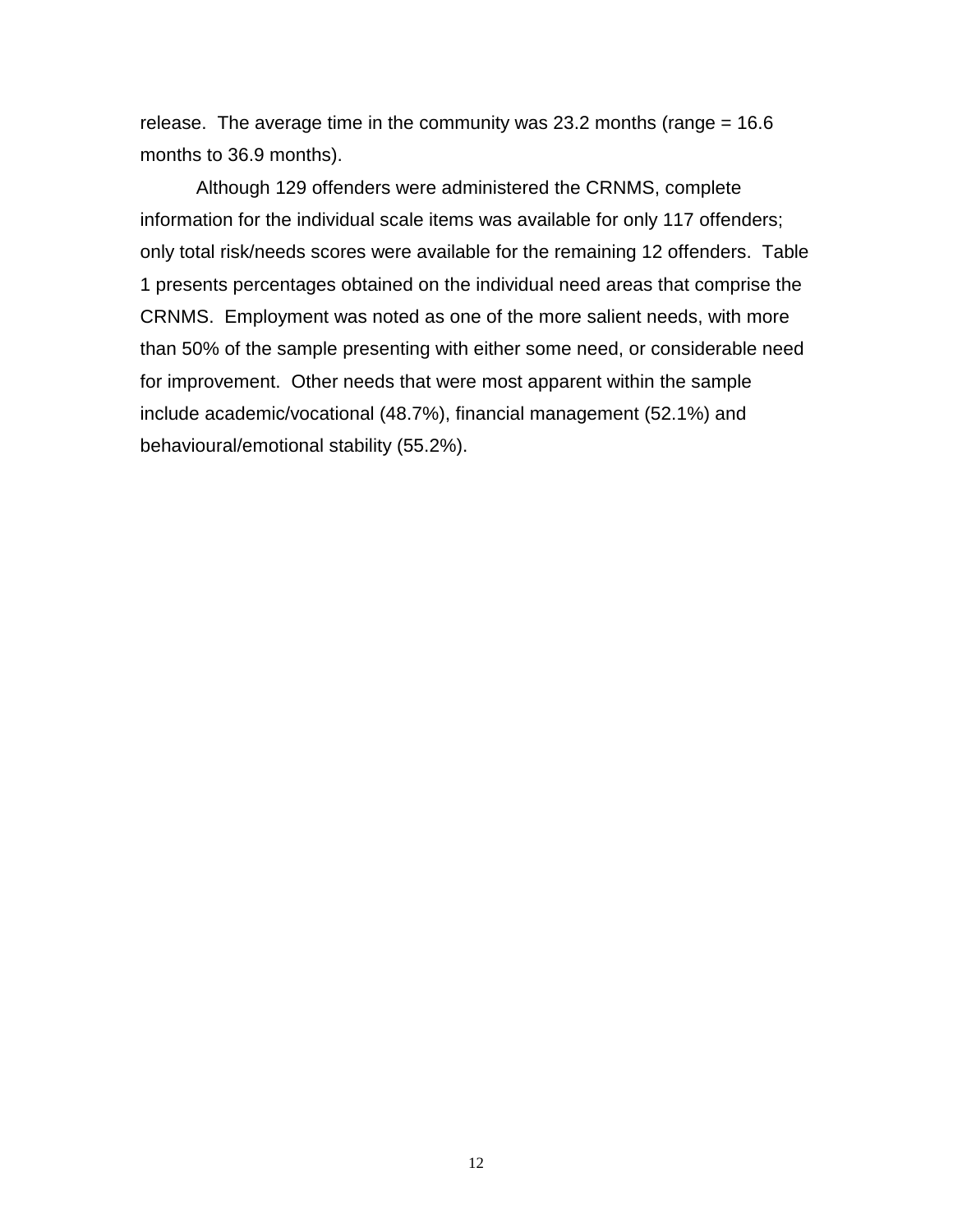|                                               | <b>Factors seen</b><br>as an asset | <b>No</b><br>immediate<br>need for<br>improvement | Some need<br>for<br>improvement | <b>Considerable</b><br>need for<br>improvement |
|-----------------------------------------------|------------------------------------|---------------------------------------------------|---------------------------------|------------------------------------------------|
| Academic/                                     | N/A                                | 51.3                                              | 35.9                            | 12.8                                           |
| vocational                                    |                                    | (60)                                              | (42)                            | (15)                                           |
| <b>Employment</b>                             | 5.1                                | 38.5                                              | 42.7                            | 13.7                                           |
|                                               | (6)                                | (45)                                              | (50)                            | (16)                                           |
| <b>Financial</b>                              | 1.7                                | 46.2                                              | 34.2                            | 17.9                                           |
| management                                    | (2)                                | (54)                                              | (40)                            | (21)                                           |
| <b>Marital/family</b>                         | 9.5                                | 47.4                                              | 27.6                            | 15.5                                           |
| relationships                                 | (11)                               | (55)                                              | (32)                            | (18)                                           |
| <b>Companions</b>                             | 61.5                               | 1.7                                               | 24.8                            | 11.1                                           |
|                                               | (72)                               | (2)                                               | (29)                            | (13)                                           |
| Living                                        | 0.9                                | 82.1                                              | 15.4                            | 1.7                                            |
| arrangements                                  | (1)                                | (96)                                              | (18)                            | (2)                                            |
| <b>Behavioural/</b><br>emotional<br>stability | N/A                                | 44.8<br>(52)                                      | 39.7<br>(46)                    | 15.5<br>(18)                                   |
| <b>Alcohol usage</b>                          | N/A                                | 70.9<br>(83)                                      | 16.2<br>(19)                    | 12.8<br>(15)                                   |
| Drug usage                                    | N/A                                | 73.5<br>(86)                                      | 12.0<br>(14)                    | 14.5<br>(17)                                   |
| <b>Mental ability</b>                         | N/A                                | 88.8<br>(103)                                     | 1.7<br>(2)                      | 9.5<br>(11)                                    |
| <b>Health</b>                                 | N/A                                | 88.8<br>(103)                                     | 6.9<br>(8)                      | 4.3<br>(5)                                     |
| <b>Attitude</b>                               | 64.7                               | 23.3                                              | 6.9                             | 5.2                                            |
|                                               | (75)                               | (27)                                              | (8)                             | (6)                                            |

# **Table 1: Needs identified on the Community Risk/Needs Management Scale**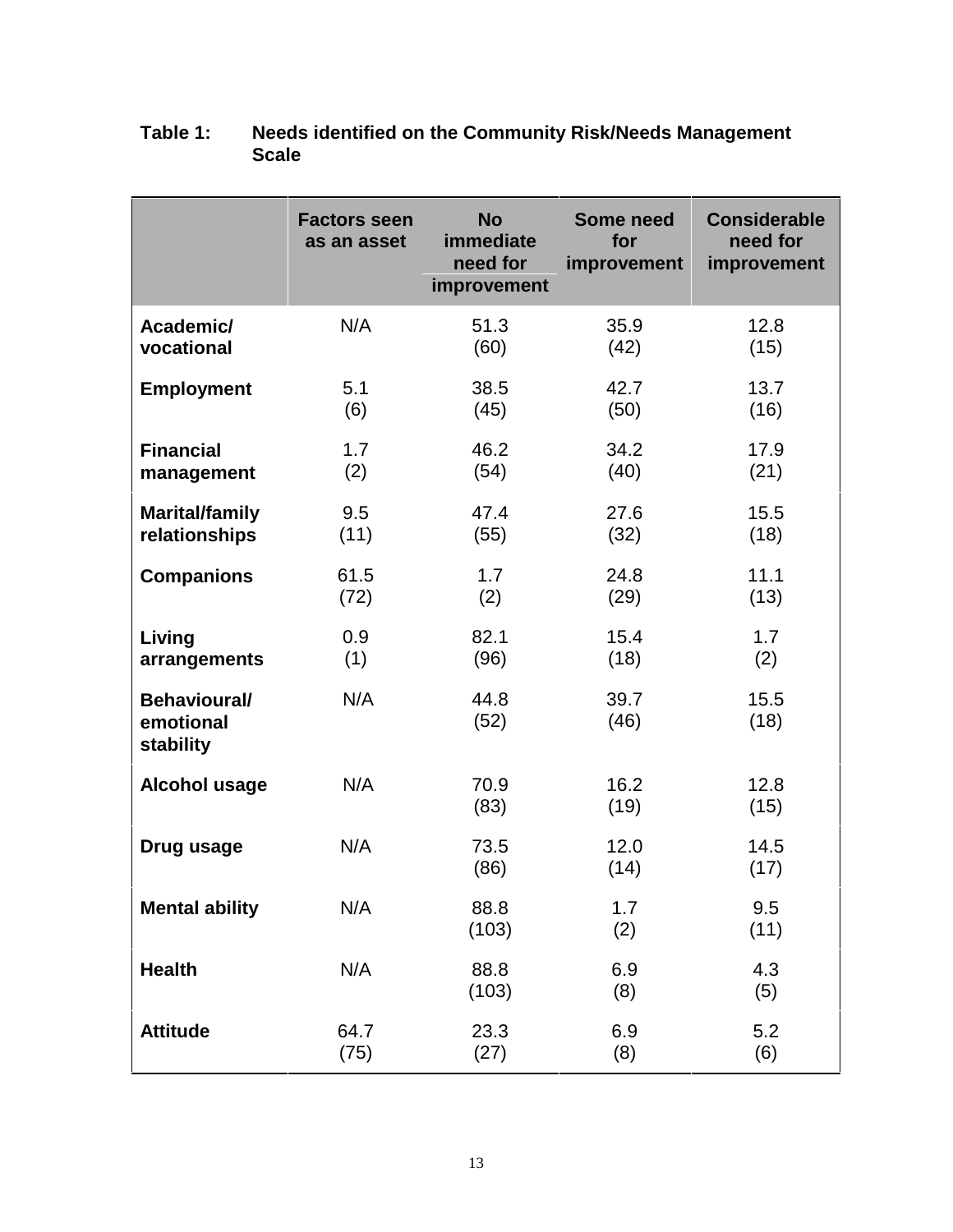Table 2, which presents criminal history risk rating and case needs ratings obtained from the CRNMS, shows that almost 60% of the CRNMS sample were classified as high risk offenders. Furthermore, 90% evidenced medium to high case needs ratings.

| Rating        | <b>Criminal history</b><br>risk rating | <b>Case needs</b><br>rating |
|---------------|----------------------------------------|-----------------------------|
| Low           | 41.9<br>(54)                           | 9.3<br>(12)                 |
| <b>Medium</b> | N/A                                    | 50.4<br>(65)                |
| High          | 58.1<br>(75)                           | 40.3<br>(52)                |

**Table 2: Distribution of criminal history risk rating and case needs rating**

Risk and need scores were combined to yield overall risk/need categories, presented in Table 3. Notably, over 50% of the sample were classified as high risk/medium need or high risk/high need. The next highest classification consisted of the low risk/medium need offenders, which comprised almost 30% of the sample.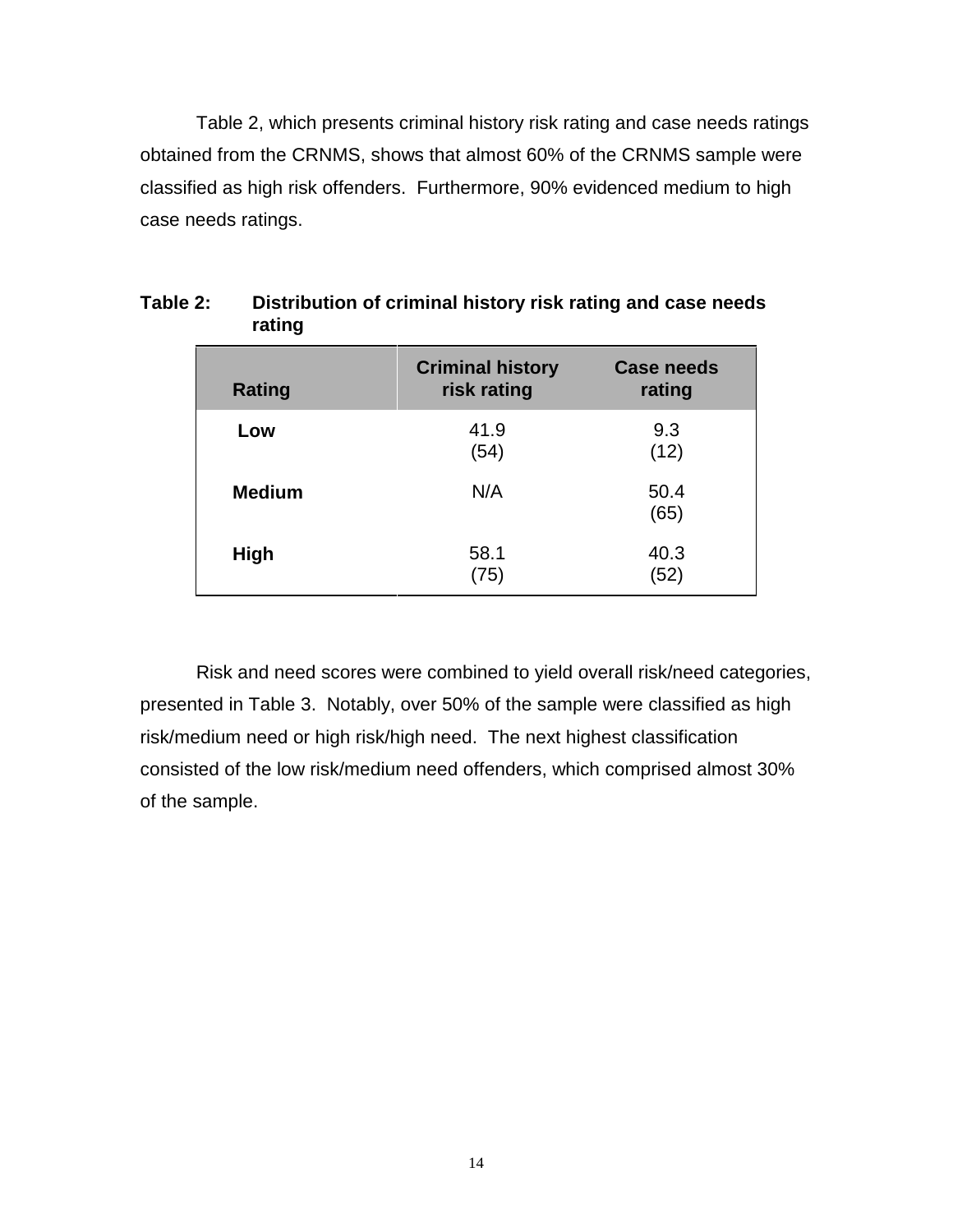| <b>Risk / need levels</b> | <b>Frequency</b> |
|---------------------------|------------------|
| Low risk/low need         | 7.8<br>(10)      |
| Low risk/medium<br>need   | 28.7<br>(37)     |
| Low risk/high need        | 5.4<br>(7)       |
| High risk/low need        | 1.6<br>(2)       |
| High risk/medium<br>need  | 21.7<br>(28)     |
| High risk/high need       | 34.9<br>(45)     |

**Table 3: Distribution of risk/need scores**

#### **Post-release Employment**

Community Risk/Needs Management Scale information was available for 44.6% ( $n = 129$ ) of the entire sample of offenders during the first 6 months of their release. Of the remaining 55.4% of the sample, 21.5% of the CRNMS were conducted six months or greater after release, and 33.9% had no CRNMS conducted. Although the CRNMS was conducted on 129 offenders, information on employment status was available for only 116 offenders in the first six months following release. As Table 4 indicates, almost one third of the sample was employed, more than half unemployed, and one sixth classified as other.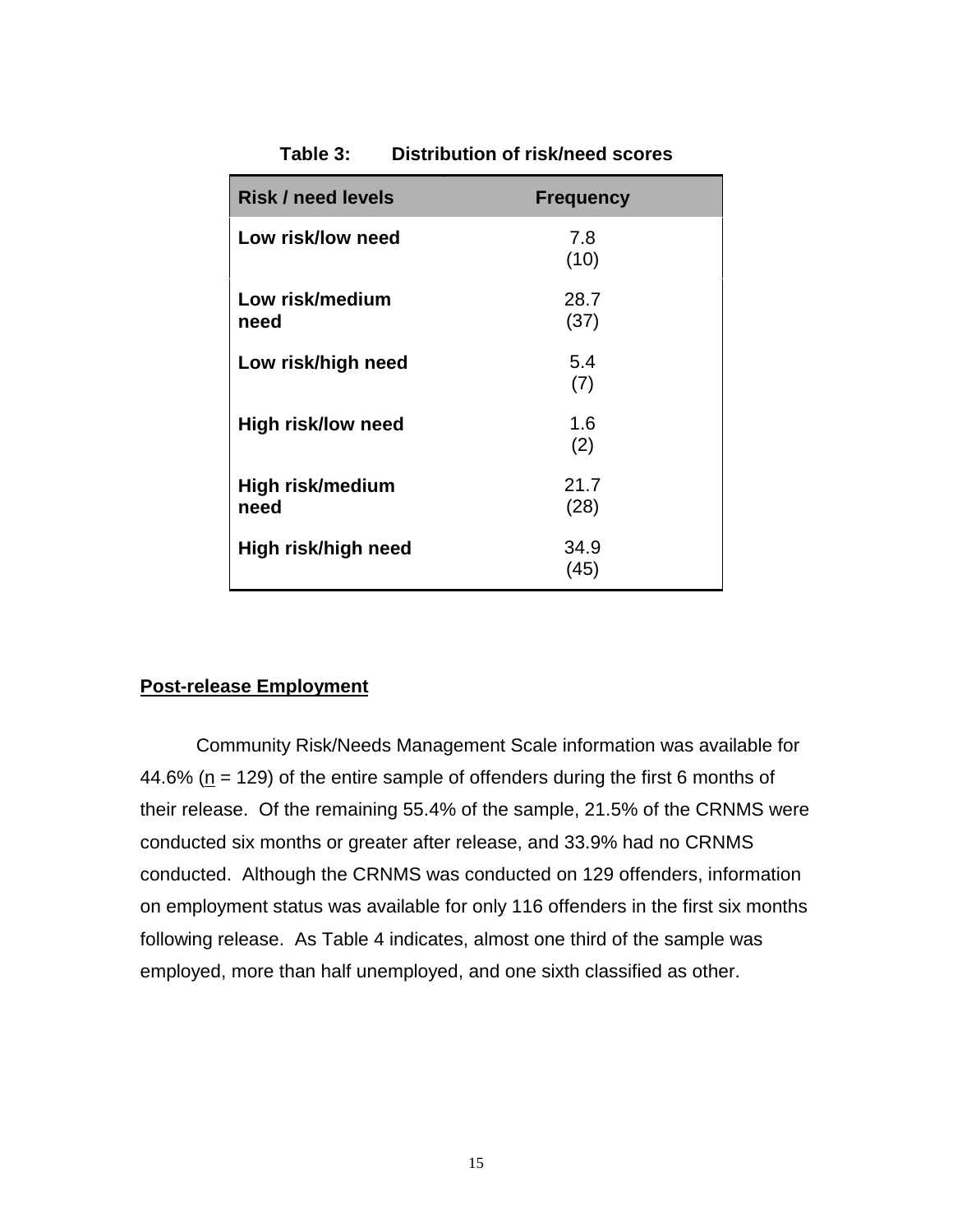| <b>Employment</b><br><b>Status</b> | <b>Percentage</b> |
|------------------------------------|-------------------|
| Employed                           | 31.0<br>(36)      |
| Unemployed                         | 54.3<br>(63)      |
| Other                              | 14.7<br>(17)      |
| Total                              | 100.0<br>(116)    |

### **Table 4: Employment status in the first six months following release**

Note: Other includes training/student, pension and disability.

For the analyses of outcome for offenders in the community, only the employed and unemployed categories were used. The number of cases presented in the follow-up analyses was therefore reduced to 99. As illustrated in Table 5, one third of the sample was employed, and two thirds unemployed.

# **Table 5: Employment status in the first six months following release**

| <b>Employment</b><br><b>Status</b> | <b>Percentage</b> |
|------------------------------------|-------------------|
| Employed                           | 36.4<br>(36)      |
| Unemployed                         | 63.6<br>(63)      |
| Total                              | 100.0<br>(99)     |

The relationship between age (as of May 1996) and employment status in the first six months of release is presented in Table 6. No significant differences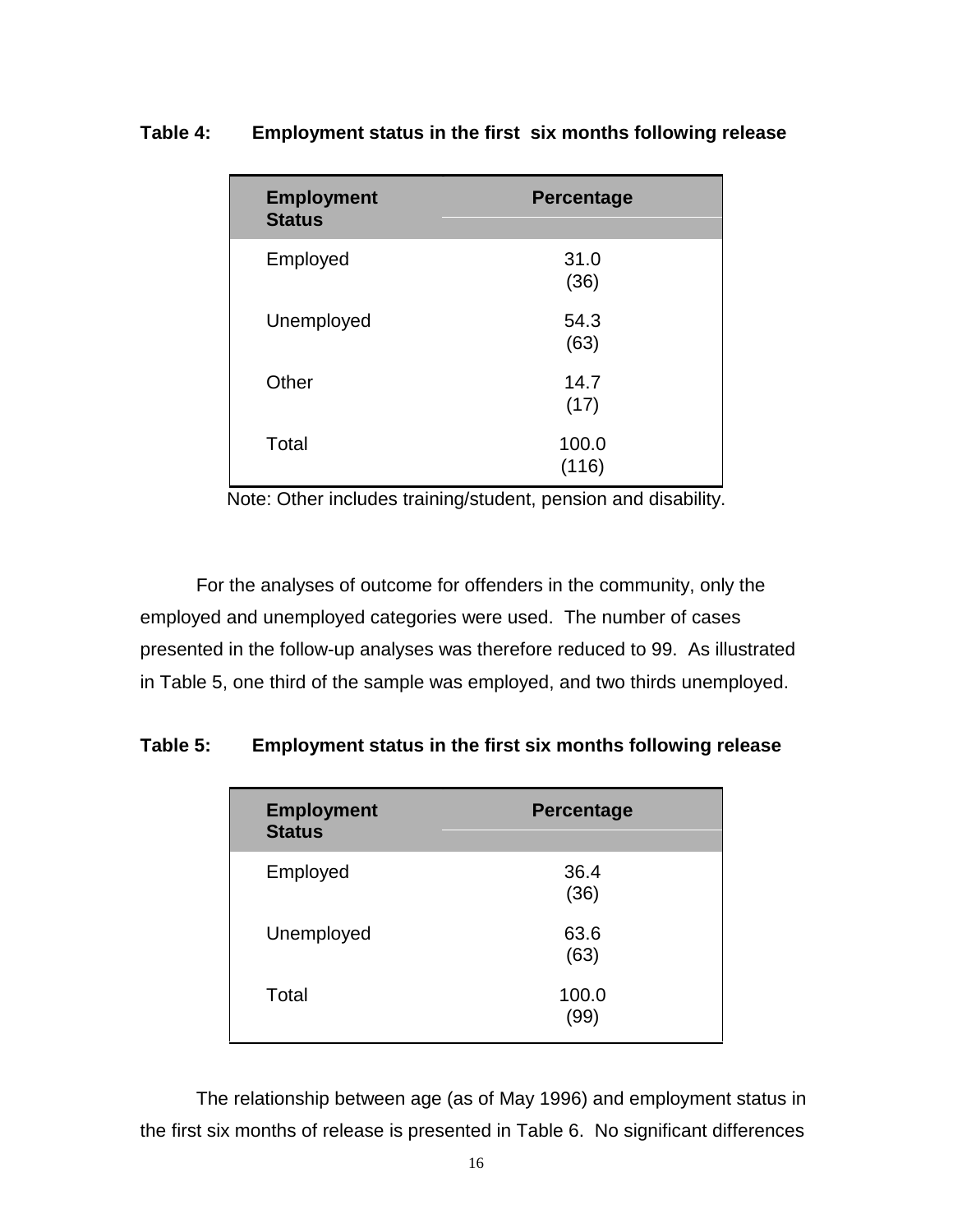were obtained between the groups in terms of employment status, however, the majority of offenders in the sample were in the first two age categories, and very few over 50 years of age, which affects the reliability of the analysis.

| <b>Age categories</b> | <b>Unemployed</b> | <b>Employed</b> |
|-----------------------|-------------------|-----------------|
| <b>Under 30</b>       | 59.3<br>(16)      | 40.7<br>(11)    |
| 30-49                 | 66.7<br>(46)      | 33.3<br>(23)    |
| 50-64                 | 33.3<br>(1)       | 66.7<br>(2)     |
| 65 and over           | 0<br>(0)          | 0<br>(0)        |
| <b>Total</b>          | 63.6<br>(63)      | 36.4<br>(36)    |

# **Table 6: The relationship between age and employment status in the first six months following release.**

Table 7 presents results from analyses examining the relationship between employment needs as identified in the CRNMS, and employment status in the first six months of release. Whereas 75% of offenders with no need identified were employed, only 10% of offenders with employment needs identified obtained employment in the first six months of release ( $p = .001$ ).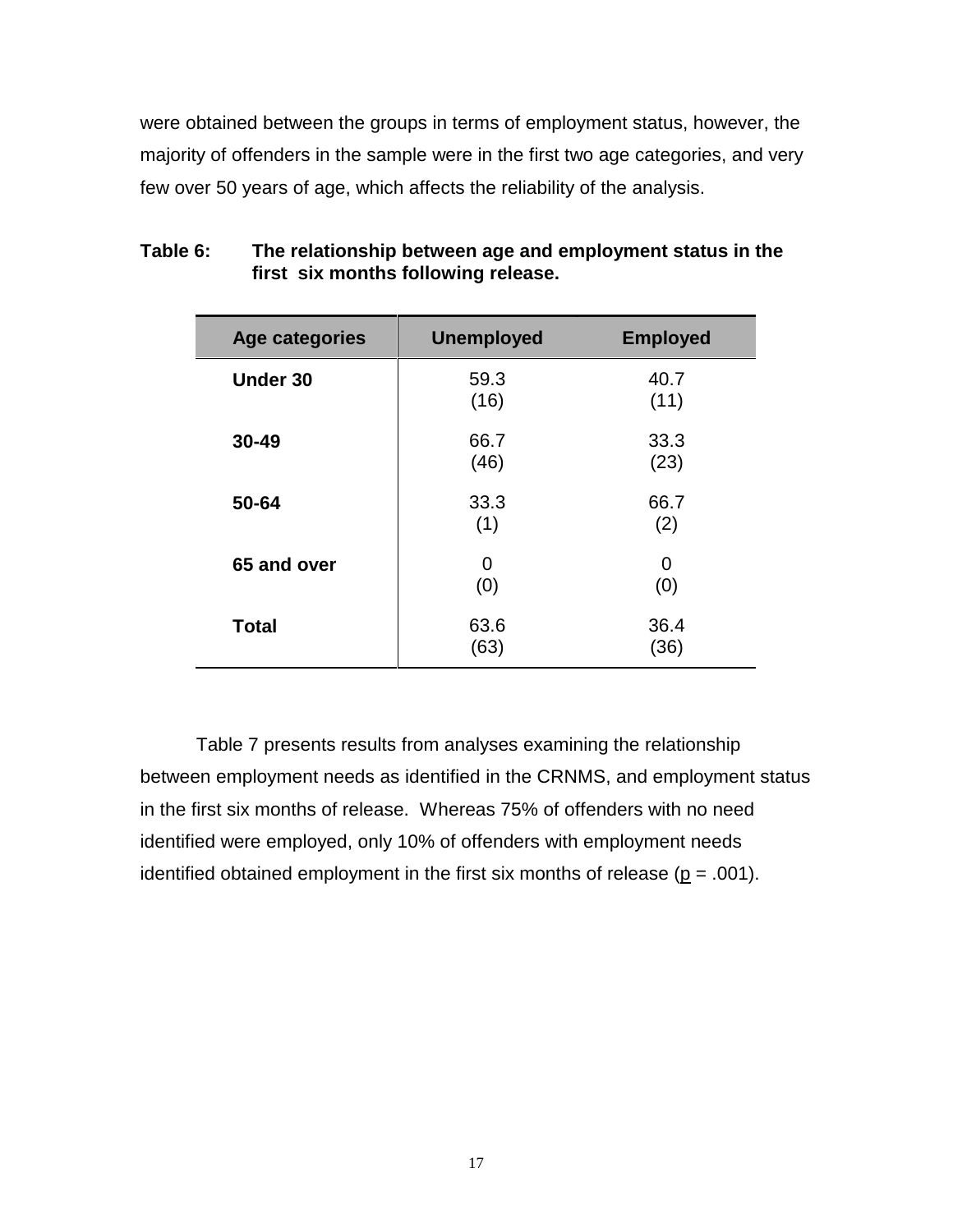| Table 7: | Employment need level by employment statusin the first six |
|----------|------------------------------------------------------------|
|          | months of release.                                         |

| <b>Need level</b>          | <b>Unemployed</b> | <b>Employed</b> |
|----------------------------|-------------------|-----------------|
| Asset/no need              | 25.0<br>(10)      | 75.0<br>(30)    |
| Some/<br>considerable need | 89.9<br>(53)      | 10.1<br>(6)     |
| Total                      | 63.6<br>(63)      | 36.4<br>(36)    |

The relationship between risk rating and employment status in the first six months of release is presented in Table 8. The analyses indicate that 61% of low risk offenders were employed during the first six months of release, whereas only 19% of high risk offenders were employed ( $p = .001$ ). Alternately, the data can be interpreted from an unemployment perspective, with twice as many high risk offenders (81%) unemployed as low risk offenders (39%).

# **Table 8: Criminal history risk rating by employment status in the first six months of release.**

| <b>Criminal history</b><br>risk rating | <b>Unemployed</b> | <b>Employed</b> |
|----------------------------------------|-------------------|-----------------|
| Low                                    | 39.0<br>(16)      | 61.0<br>(25)    |
| <b>High</b>                            | 81.0<br>(47)      | 19.0<br>(11)    |
| <b>Total</b>                           | 63.6<br>(63)      | 36.4<br>(36)    |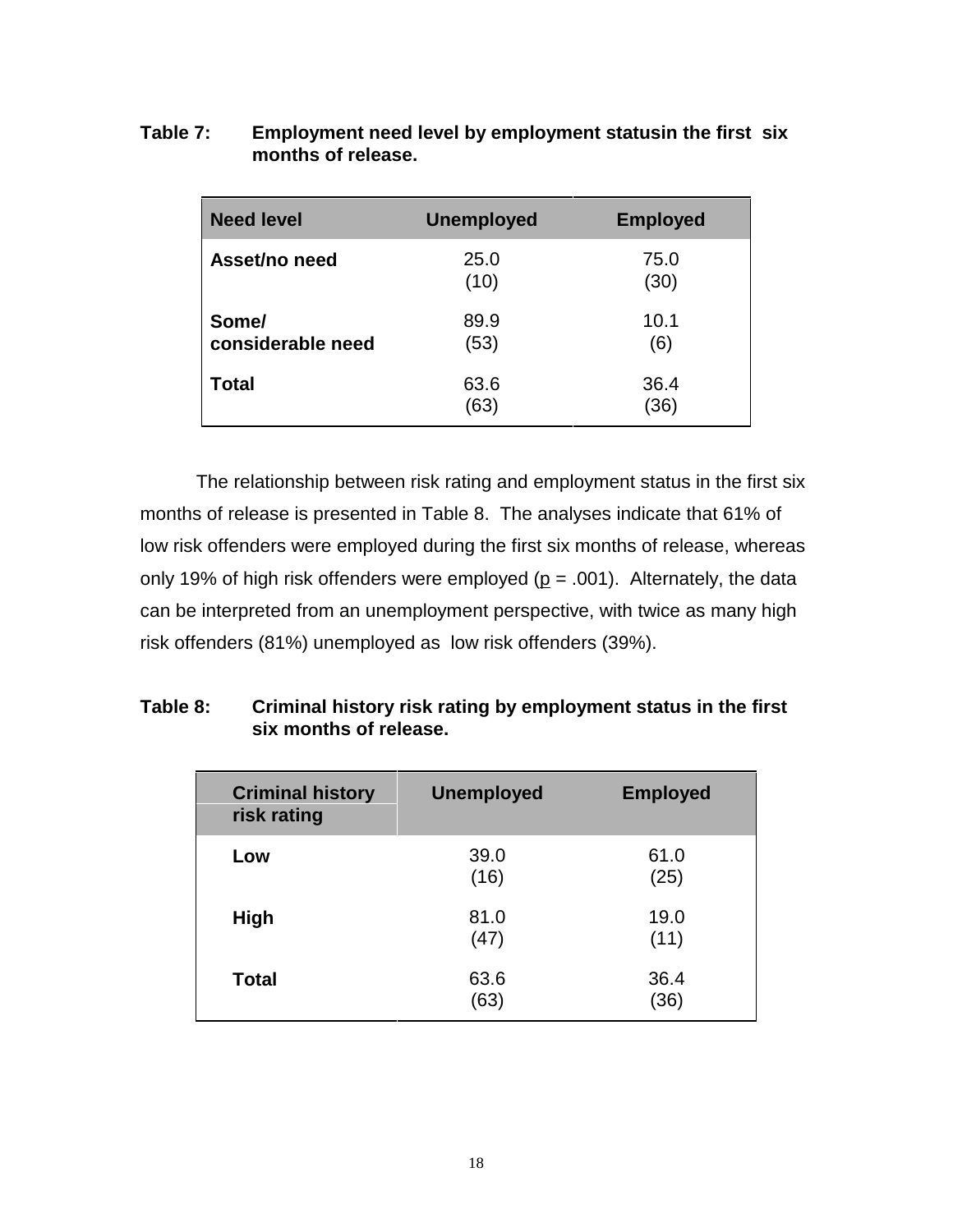Results presented in Table 9 illustrate the relationship between case needs ratings and employment status during the first six months of release. The percentage of employed offenders decreases with increases in needs ratings (i.e., the higher the need, the lower the percentage of employed offenders). Whereas 55% of low risk offenders were employed, only 20% of offenders classified as high risk were employed. Alternatively, the lower the case needs rating, the higher the percentage of offenders who were employed in the first six months of release ( $p < .05$ ).

| <b>Case needs</b><br>rating | <b>Unemployed</b> | <b>Employed</b> |
|-----------------------------|-------------------|-----------------|
| Low                         | 45.5<br>(5)       | 54.5<br>(6)     |
| <b>Medium</b>               | 56.6<br>(30)      | 43.4<br>(23)    |
| High                        | 80.0<br>(28)      | 20.0<br>(7)     |
| <b>Total</b>                | 63.6<br>(63)      | 36.4<br>(36)    |

## **Table 9: Case needs rating by employment status in the first six months of release.**

As Table 10 indicates, approximately 60% or more of low risk offenders were employed (range 57% to 75%), whereas the percentage of high risk offenders who obtained employment in the first six months of release ranges from only 0 to 28% ( $p = .001$ ).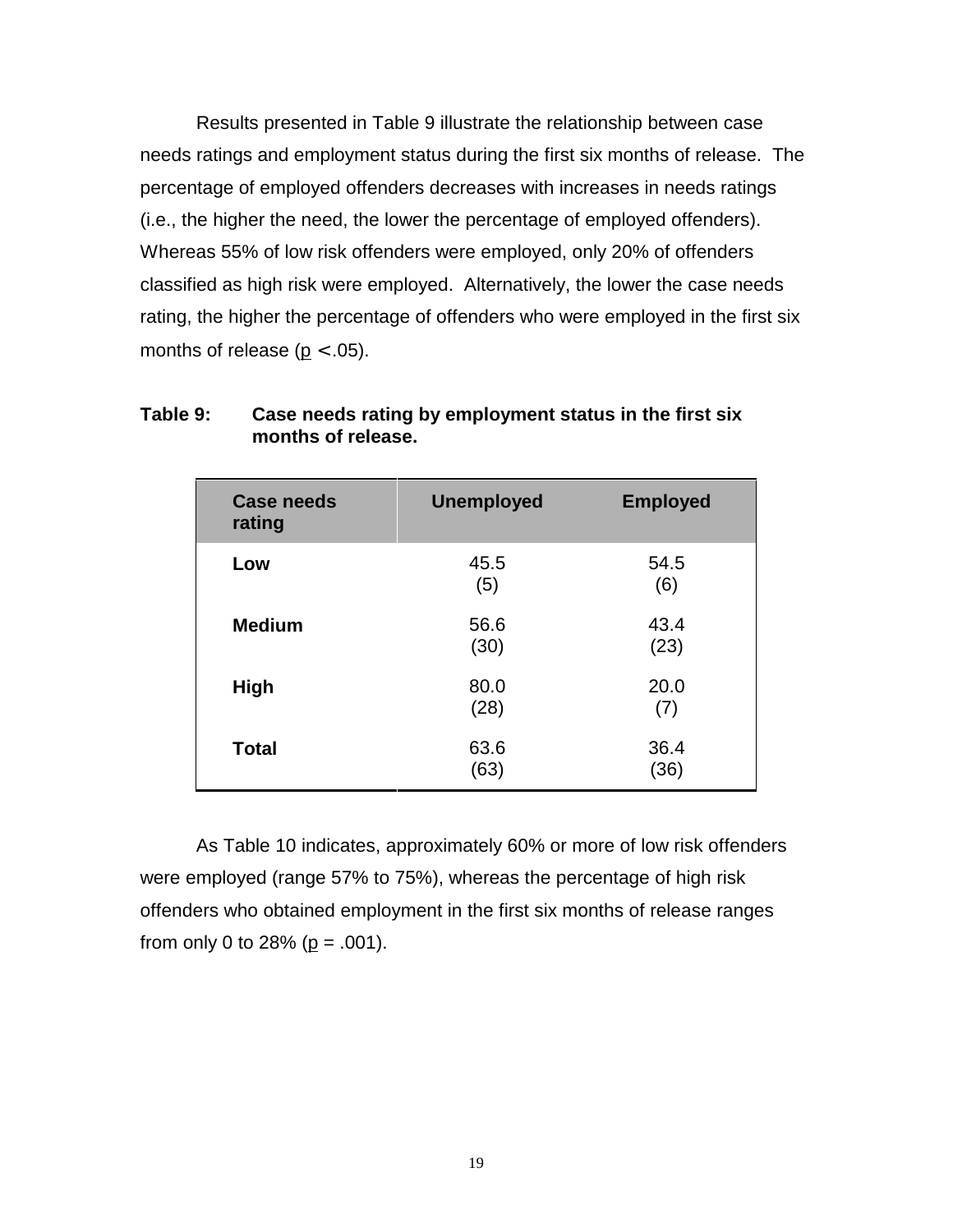| <b>Risk/need level</b> | <b>Unemployed</b> | <b>Employed</b> |
|------------------------|-------------------|-----------------|
| Low risk/low need      | 33.3<br>(3)       | 66.7<br>(6)     |
| Low risk/medium need   | 42.9<br>(12)      | 57.1<br>(16)    |
| Low risk/high need     | 25.0<br>(1)       | 75.0<br>(3)     |
| High risk/low need     | 100.0<br>(2)      | 0.0<br>(0)      |
| High risk/medium need  | 72.0<br>(18)      | 28.0<br>(7)     |
| High risk/high need    | 87.1<br>(27)      | 12.9<br>(4)     |
| <b>Total</b>           | 63.6<br>(63)      | 36.4<br>(36)    |

**Table 10: Risk/need level by employment status in the first six months of release.**

# **Post-release Employment and Recidivism**

Recidivism data for the CRNMS sample of offenders is presented in the following sections. Recidivism outcome was classified as any conviction (new federal and/or provincial convictions, including technical violations), admission for a new conviction (federal and/or provincial) and admission for a new violent conviction (federal and/or provincial). As Table 11 indicates, 35.4% were admitted for either a technical offence or new violation, 32.3% for a new offence and 15.2% for a violent offence.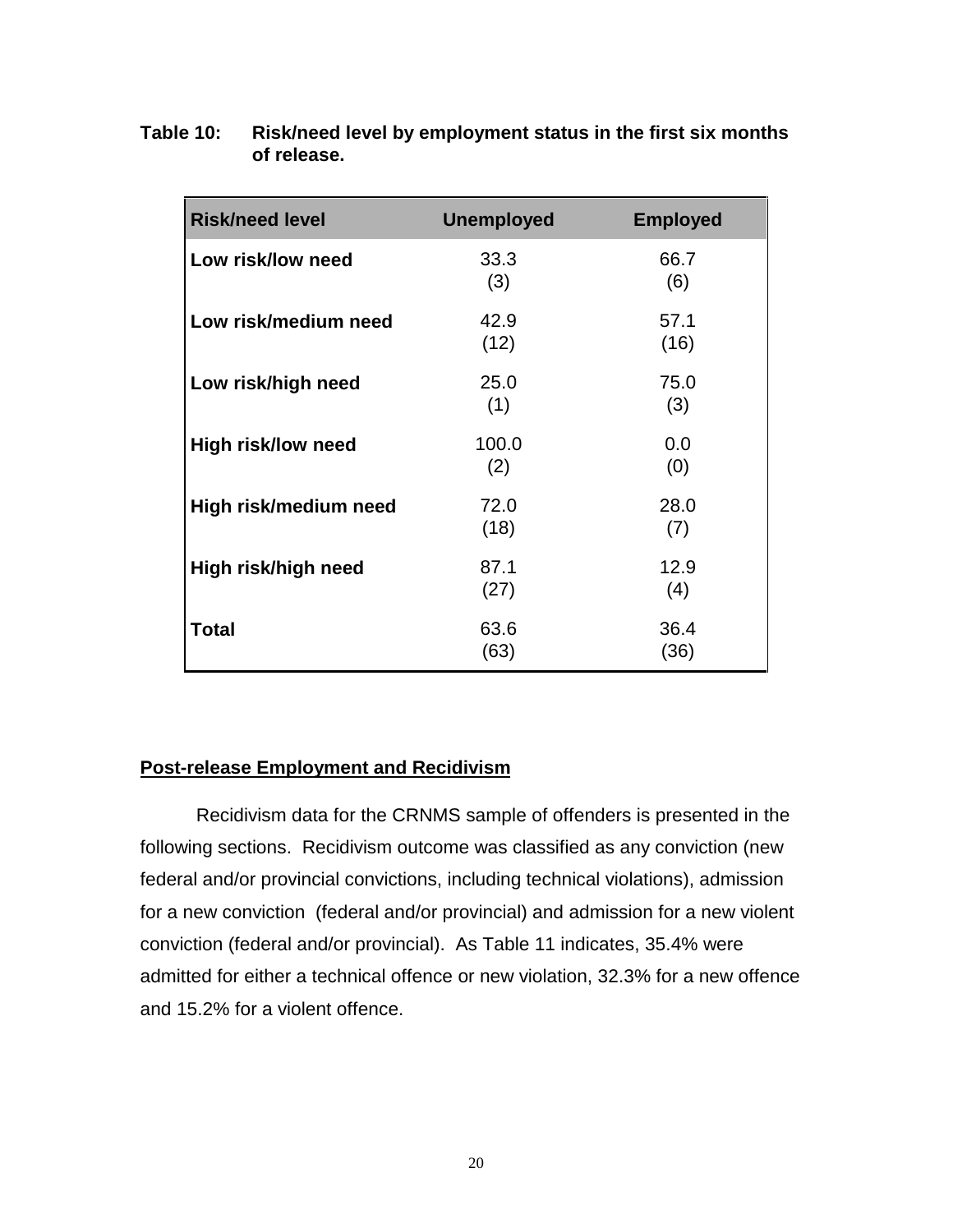Given the similarity in percentages for any conviction and new conviction (approximately one third of the sample), the remaining sections present only the results relating to any conviction and violent conviction.

|                     | <b>Type of reconviction</b> |            |                |
|---------------------|-----------------------------|------------|----------------|
| <b>Reconviction</b> | Any                         | <b>New</b> | <b>Violent</b> |
|                     | conviction                  | conviction | conviction     |
| Yes                 | 35.4                        | 32.3       | 15.2           |
|                     | (35)                        | (32)       | (15)           |

# **Table 11: Reconviction rates.**

Table 12 presents results from analyses examining the relationship between employment status within the first six months of release and reconviction. Offenders who were employed were convicted of less than half the convictions (22.2% versus 42.9%) and one quarter of the new violent convictions (5.6% versus 20.6%) of offenders who did not obtain employment in the first six months of release ( $p < .05$ ).

| <b>Employment</b><br><b>status</b> | Any<br>conviction | <b>Violent</b><br>conviction |
|------------------------------------|-------------------|------------------------------|
| <b>Unemployed</b>                  | 42.9<br>(27)      | 20.6<br>(13)                 |
| <b>Employed</b>                    | 22.2<br>(8)       | 5.6<br>(2)                   |
| <b>Total</b>                       | 35.4<br>(35)      | 15.2<br>(15)                 |

### **Table 12: Employment status in the first six months of release and reconviction rates.**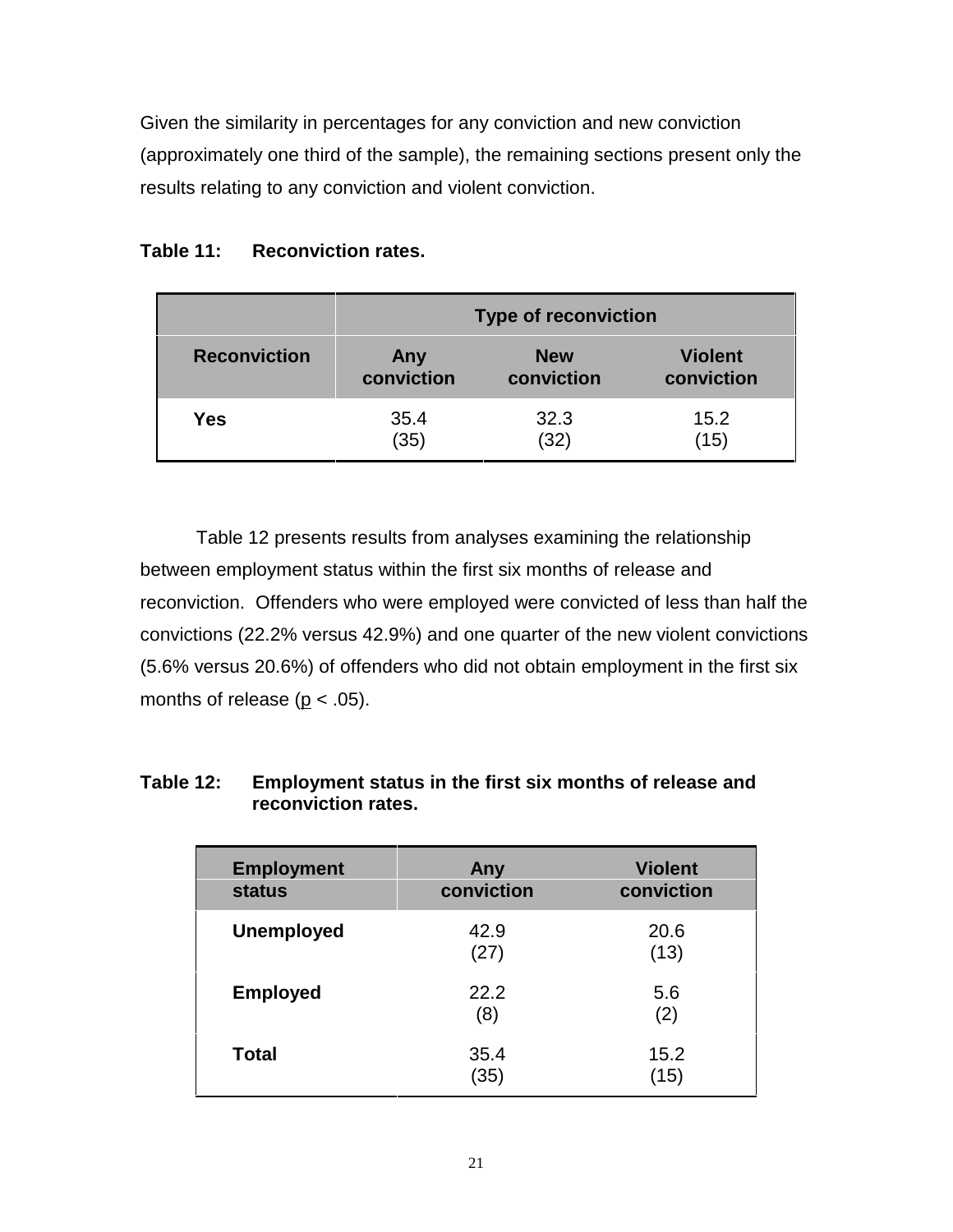Table 13 presents findings examining the interaction between employment status in the first six months of release and identified needs, and the relationship to outcome. These results were not significant, indicating that the effect of employment status on recidivism appears to be more salient than the interaction between employment status and identified need. Additionally, the numbers in some categories are small, limiting the reliability of the analyses. However, it is notable that offenders in the employed categories evidenced fewer convictions (any and violent) than offenders in the unemployed categories.

| <b>Employment status</b><br>and needs identified | Any<br>conviction | <b>Violent</b><br>conviction |
|--------------------------------------------------|-------------------|------------------------------|
| <b>Employed, no need</b>                         | 23.3<br>(7)       | 6.7<br>(2)                   |
| <b>Employed, need</b>                            | 16.7<br>(1)       | 0.0<br>(0)                   |
| Unemployed, no<br>need                           | 50.0<br>(5)       | 10.0<br>(1)                  |
| Unemployed, need                                 | 41.5<br>(22)      | 22.6<br>(12)                 |
| Total                                            | 35.4<br>(35)      | 15.2<br>(15)                 |

#### **Table 13: The interaction between employment status, identified needs and reconviction.**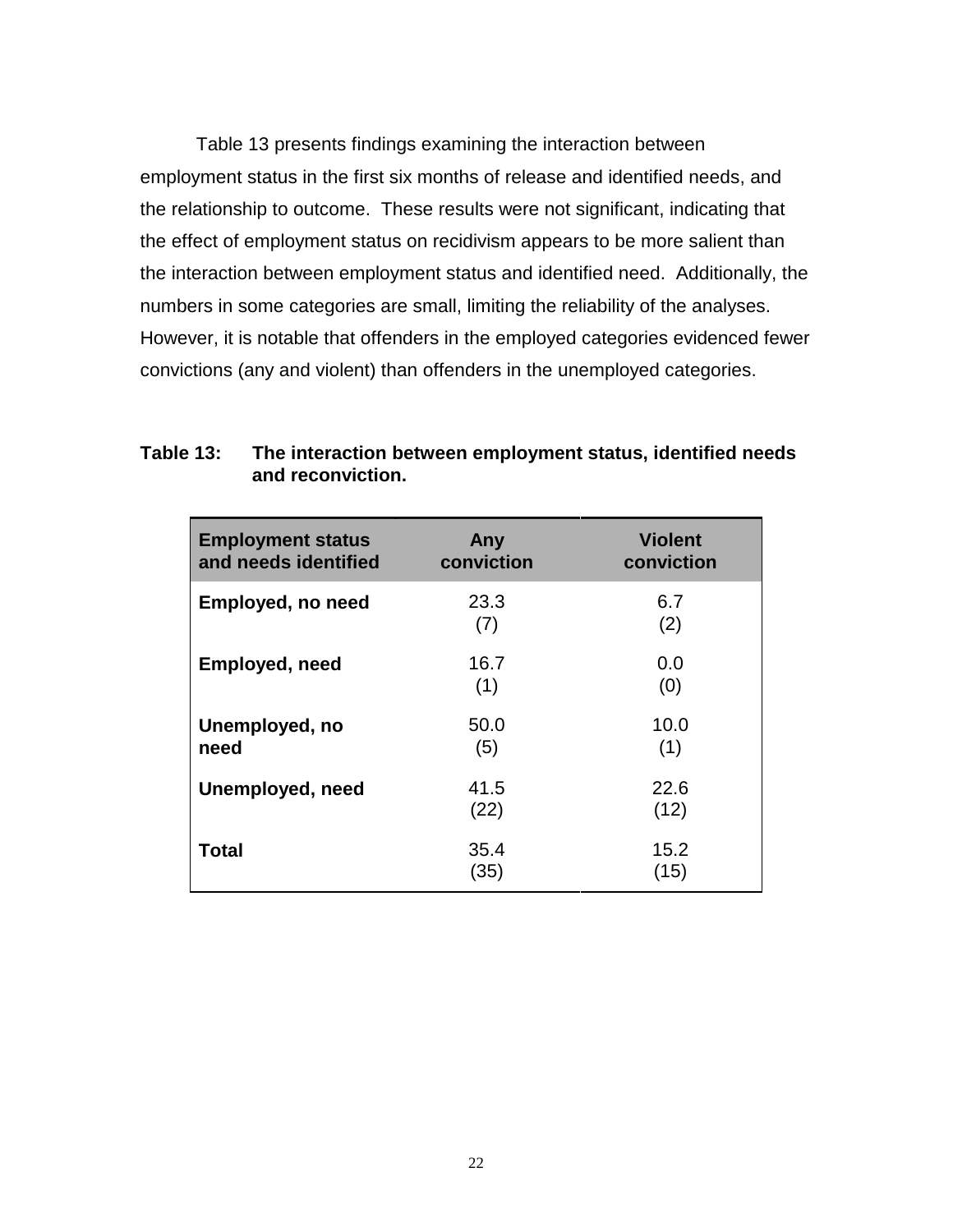The differences between identified needs and conviction rates are presented in Table 14. Although offenders with identified needs are convicted at higher rates than offenders without needs, these differences are not statistically significant.

| <b>Employment need</b> | Any          | <b>Violent</b> |
|------------------------|--------------|----------------|
| identified             | conviction   | conviction     |
| No need                | 30.0<br>(12) | 7.5<br>(3)     |
| Some/considerable      | 39.0         | 20.3           |
| need                   | (23)         | (12)           |
| <b>Total</b>           | 35.4<br>(35) | 15.2<br>(15)   |

| Table 14: |  | <b>Employment needs and reconviction.</b> |
|-----------|--|-------------------------------------------|
|           |  |                                           |

Table 15 presents the distribution of employment needs for the sample, in addition to employment status and conviction rates. Almost 60% of the CRNMS sample were identified as exhibiting employment needs, and only 6% had employment classified as an asset. Of the offenders identified as having employment as an asset, all were employed, and none convicted of new offences in the follow-up period. Of the 34 offenders with no employment needs, 70% were employed in the first six months of release. Approximately one third of these offenders were convicted of a new offence, and almost 10% for a new violent conviction.

More than 40% of offenders were identified as displaying some employment needs, and only 14% obtained employment in the first six months of release. Slightly more than one third of offenders with some identified needs received a conviction in the follow-up period, and 20% a new violent conviction.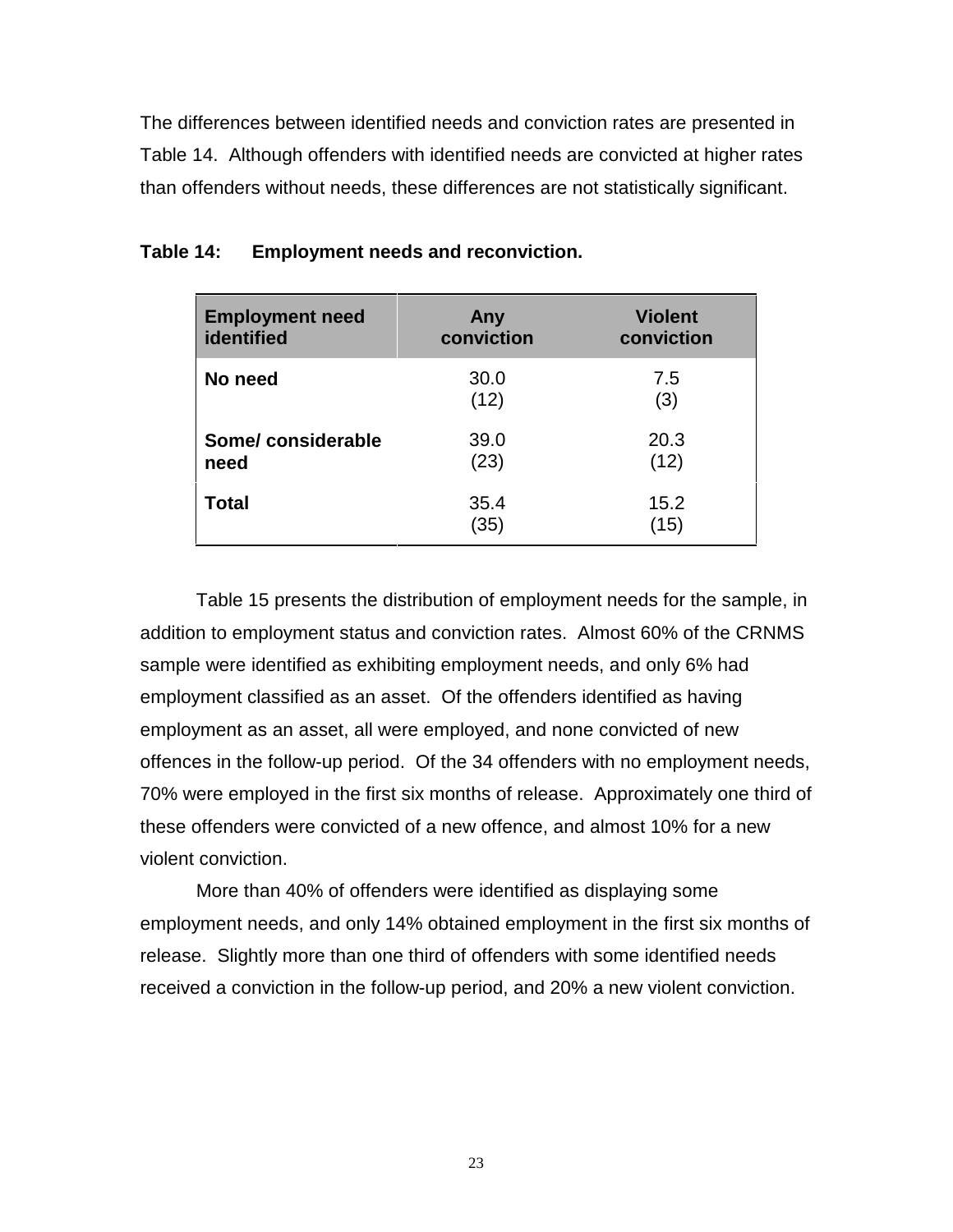Of the offenders with considerable needs, none obtained employment in the first six months of release, one half received a conviction and one fifth, a new violent conviction.

|                    |              | <b>Level of need</b> |           |                             |
|--------------------|--------------|----------------------|-----------|-----------------------------|
|                    | <b>Asset</b> | No need              | Some need | <b>Considerable</b><br>need |
| <b>Employment</b>  | 6.1%         | 34.3%                | 44.4%     | 15.2%                       |
| need               | (6)          | (34)                 | (44)      | (15)                        |
| <b>Employed</b>    | 100.0%       | 70.6%                | 13.6%     | 0.0%                        |
|                    | (6)          | (24)                 | (6)       | (0)                         |
| Any conviction     | 0.0%         | 35.3%                | 36.4%     | 46.7%                       |
|                    | (0)          | (12)                 | (16)      | (7)                         |
| <b>New violent</b> | 0.0%         | 8.8%                 | 20.5%     | 20.0%                       |
| conviction         | (0)          | (3)                  | (9)       | (3)                         |

#### **Table 15: Distribution of employment needs, employment status and reconviction.**

#### **Post-release Recidivism: Readmission**

Table 16 presents new admissions and convictions by type of release. Whereas Motiuk and Belcourt's (1996) preliminary study findings indicated that offenders released on full parole returned to federal custody at much lower rates than offenders released on day parole or statutory release, the present results indicate lower rates of return for both day and full parole offenders, relative to offenders who received statutory release. Although offenders released on statutory release had more readmissions and new offences than their counterparts released on day and full parole, these differences are not statistically reliable.

Offenders who received statutory release were convicted of new violent offences (22.8%) at more than three and five times the rate of offenders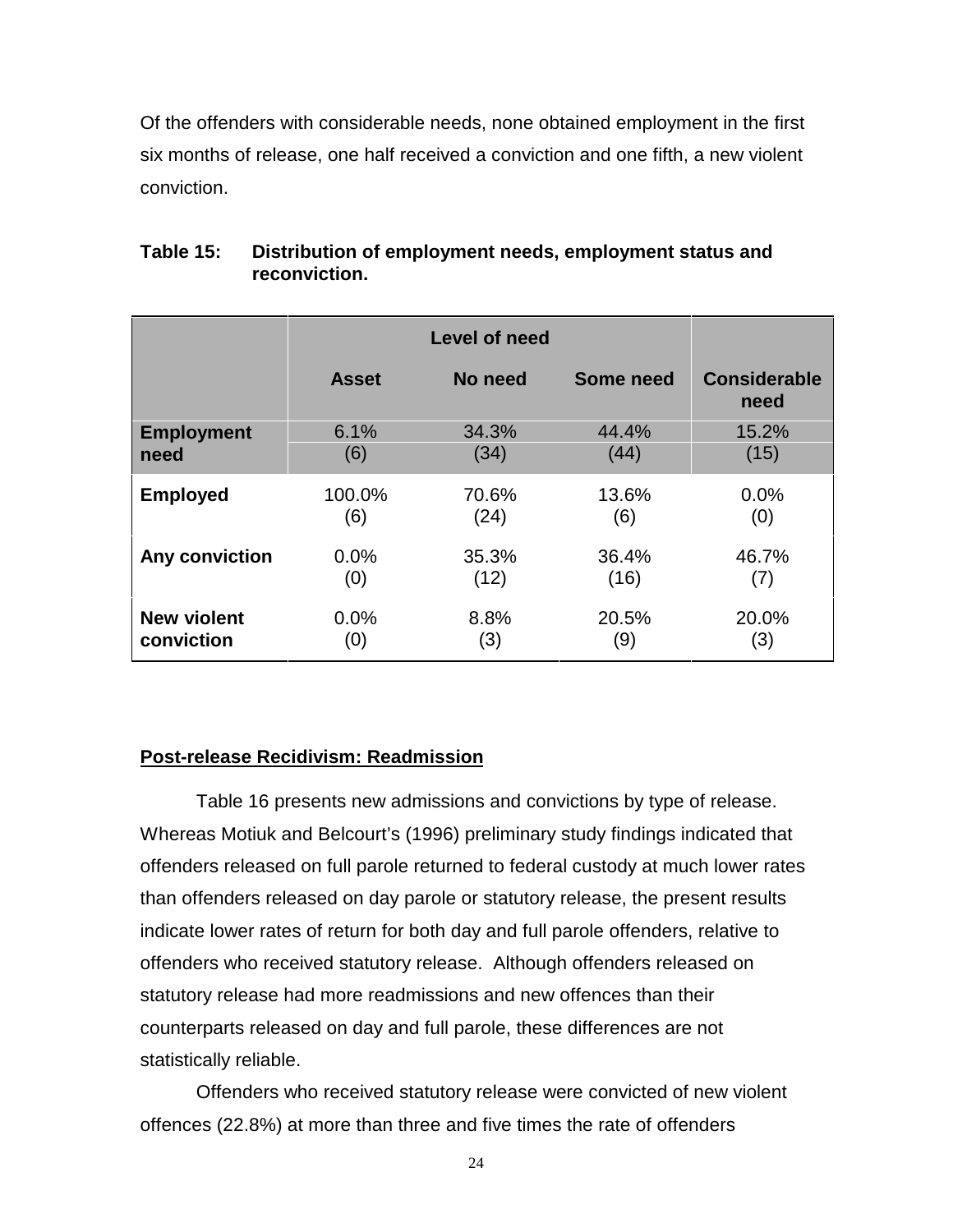released on day parole (6.3%) or full parole (3.9%), respectively ( $p < .05$ ). However, it should be noted that the number of offenders released on day and full parole who were convicted of new violent offences is small, limiting the reliability of the analyses. These findings are consistent with preliminary results reported by Motiuk and Belcourt (1996); offenders on statutory release evidenced two to eight times the rate of re-admission for violent offences of offenders released on day and full parole, respectively.

| <b>Release type</b>      | Any admission | <b>Violent offence</b> |
|--------------------------|---------------|------------------------|
| Day parole               | 25.0<br>(4)   | 6.3<br>(1)             |
| <b>Full parole</b>       | 23.1<br>(6)   | 3.9<br>(1)             |
| <b>Statutory release</b> | 43.9<br>(25)  | 22.8<br>(13)           |
| <b>Base rate</b>         | 35.4<br>(35)  | 15.2<br>(15)           |

#### **Table 16: Reconviction rates by release type.**

Table 17 presents results from analyses examining the relationship between risk level and new conviction rates. Although offenders classified as higher risk returned at higher rates than low risk offenders for both any convictions and violent convictions, these differences are not statistically reliable.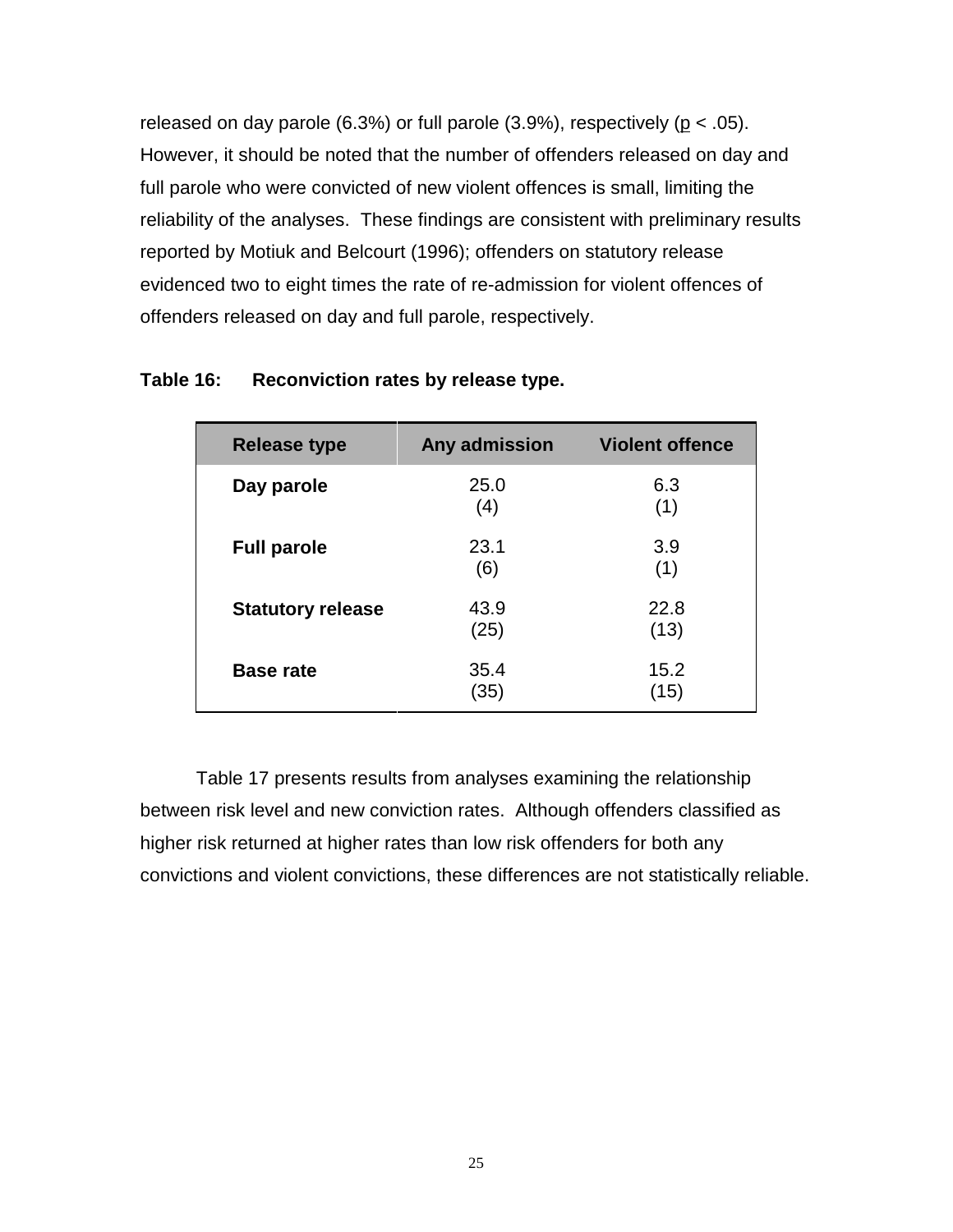| <b>Risk level</b> | <b>Any conviction</b> | <b>Violent conviction</b> |
|-------------------|-----------------------|---------------------------|
| Low               | 26.8<br>(11)          | 12.2<br>(5)               |
| <b>High</b>       | 41.4<br>(24)          | 17.2<br>(10)              |
| <b>Base rate</b>  | 35.4<br>(35)          | 15.2<br>(15)              |

**Table 17: Outcomes of CORCAN participants by risk level.**

Analyses were performed to examine the relationship between need levels from the CRNMS and the reconviction variables. No significant relationships were obtained between overall need and the offence outcome variables.

**Table 18: Outcomes of CORCAN participants by need level.**

| <b>Need level</b> | Any<br>admission | <b>Violent</b><br>offence |
|-------------------|------------------|---------------------------|
| Low               | 45.5<br>(5)      | 9.1<br>(1)                |
| <b>Medium</b>     | 34.0<br>(18)     | 11.3<br>(6)               |
| <b>High</b>       | 34.3<br>(12)     | 22.9<br>(8)               |
| <b>Base rate</b>  | 35.4<br>(35)     | 15.2<br>(15)              |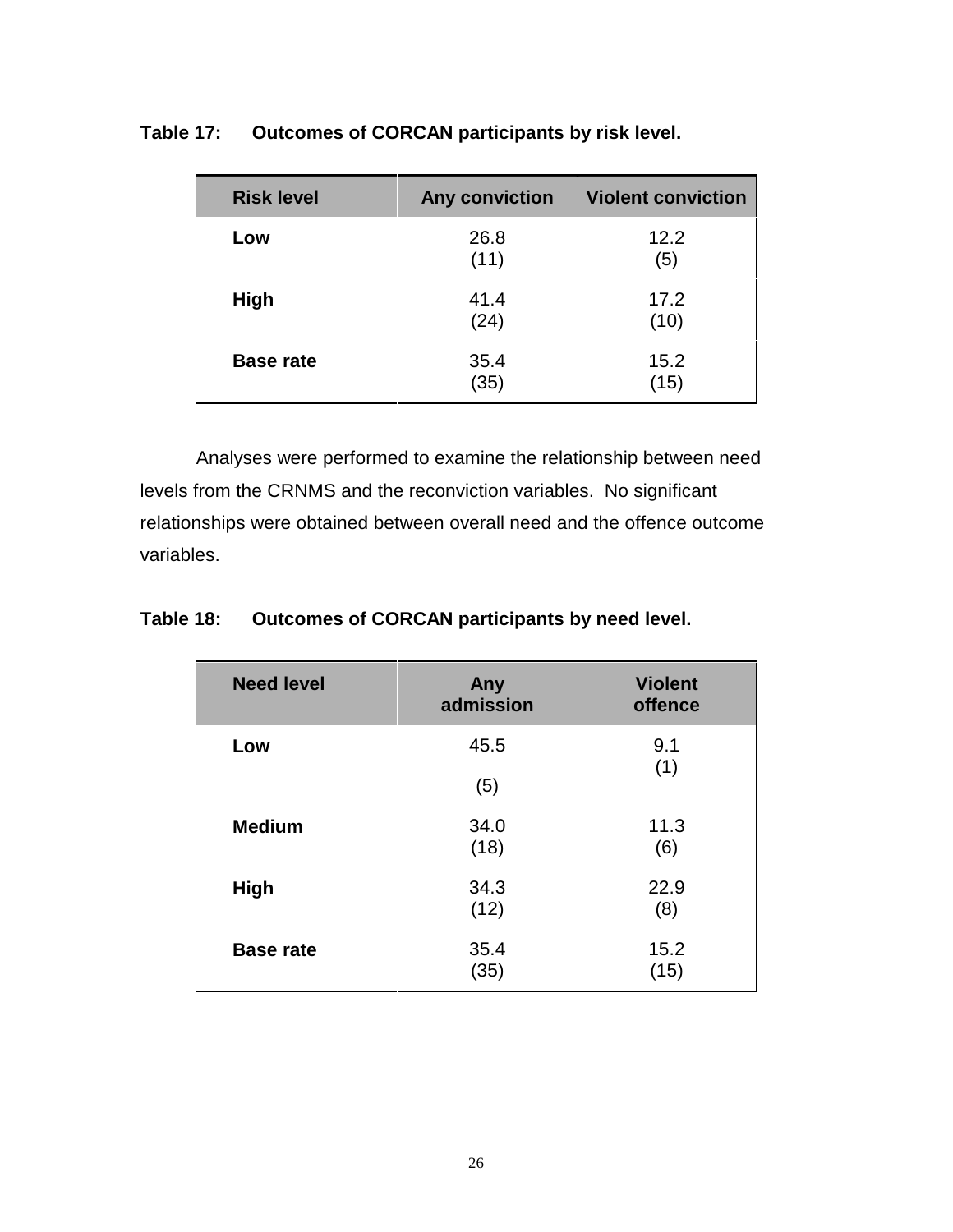#### **DISCUSSION**

More than half of the offenders in the sample exhibited employment needs on release and furthermore, two thirds experienced difficulty obtaining employment in the first six months of release. These findings are consistent with previous research that has examined the post-release employment experience of offenders. Furthermore, offenders identified with employment needs at release are more likely to experience employment difficulties than offenders without these needs. These findings suggest that the CRNMS is properly identifying individuals with employment needs.

When overall risk and needs scores were examined in relation to employment status in the first six months of release, the analyses indicated that offenders classified as higher risk were much less likely to be employed than lower risk offenders. Thus, in accordance with correctional theory that advocates more intensive services for higher risk offenders (e.g., Andrews, Bonta, & Hoge, 1990; Andrews & Bonta, 1994), more effort should be directed toward offenders identified as higher risk, particularly when these individuals have demonstrated deficits in the area of employment. This would allow for reallocation of resources to offenders who require more intensive services and supervision on release.

This suggestion seems particularly relevant in light of results demonstrating the relationship between obtaining employment in the first six months and reoffending. Offenders who were employed were convicted at less than half the rate of unemployed offenders (17% versus 41%) and committed only one quarter as many new violent offences as unemployed offenders (6% versus 21%). When employment needs were subdivided into their four components ("asset," "no need," "some need," "considerable need"), it is particularly telling that all offenders identified as having employment as an asset were employed, and none recidivated in the follow-up period. Conversely, no offenders identified with considerable needs obtained employment, and almost half (43.8%) were convicted of a new offence in the follow-up period.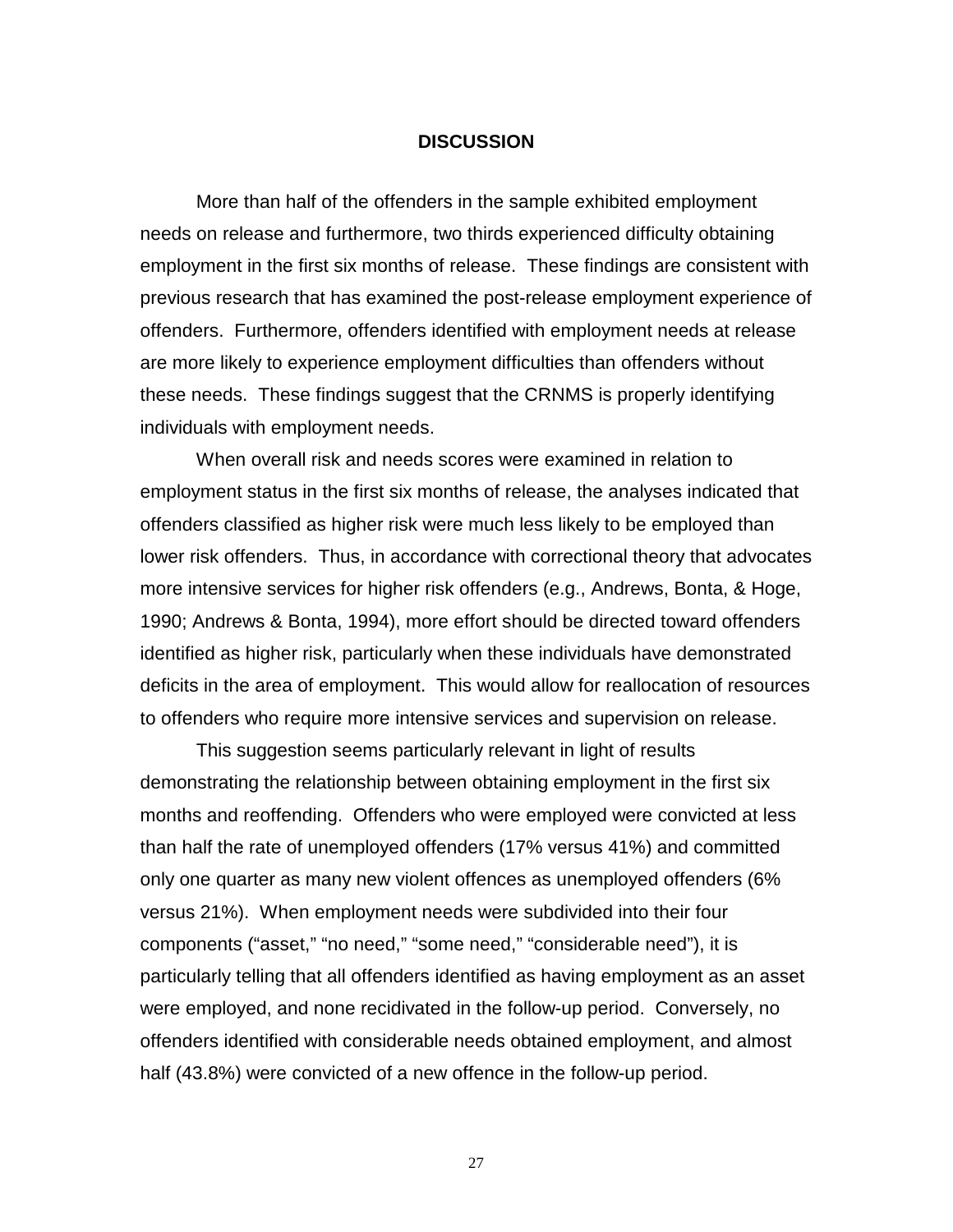These findings strengthen the argument promoted by earlier employment researchers (e.g., Taggart, 1972) that assessment of community employment status should be an integral component in the evaluation of institutional employment program effectiveness. Although many studies have relied solely on recidivism as the outcome measure, community employment status, as a more proximal measure of program effectiveness, provides a solid indication of progress toward reintegration.

In summary, the findings indicate that the CRNMS is properly identifying employment needs. Consequently, enhanced resources should be directed toward overseeing the employment status of offenders with employment needs, given the interaction with recidivism. The CNRMS provides valuable information regarding offender's employment status and provides for assessment of change in employment status and needs over time.

To truly examine the impact of CORCAN participation on community adjustment, a matched control group of offenders who did not receive employment training/experience should be compared with CORCAN participants. on employment status and time spent in the community. Future research should also incorporate a thorough examination of employment indicators, including work attitudes and motivation, for their impact on the post-release performance of offenders. Although this was attempted in the present study, this in-depth information was not available from the CRNMS data in isolation.

Currently, initiatives are underway to explore the relationships between work attitudes and motivation and community employment status, in addition to subsequent effects on community adjustment (i.e., recidivism).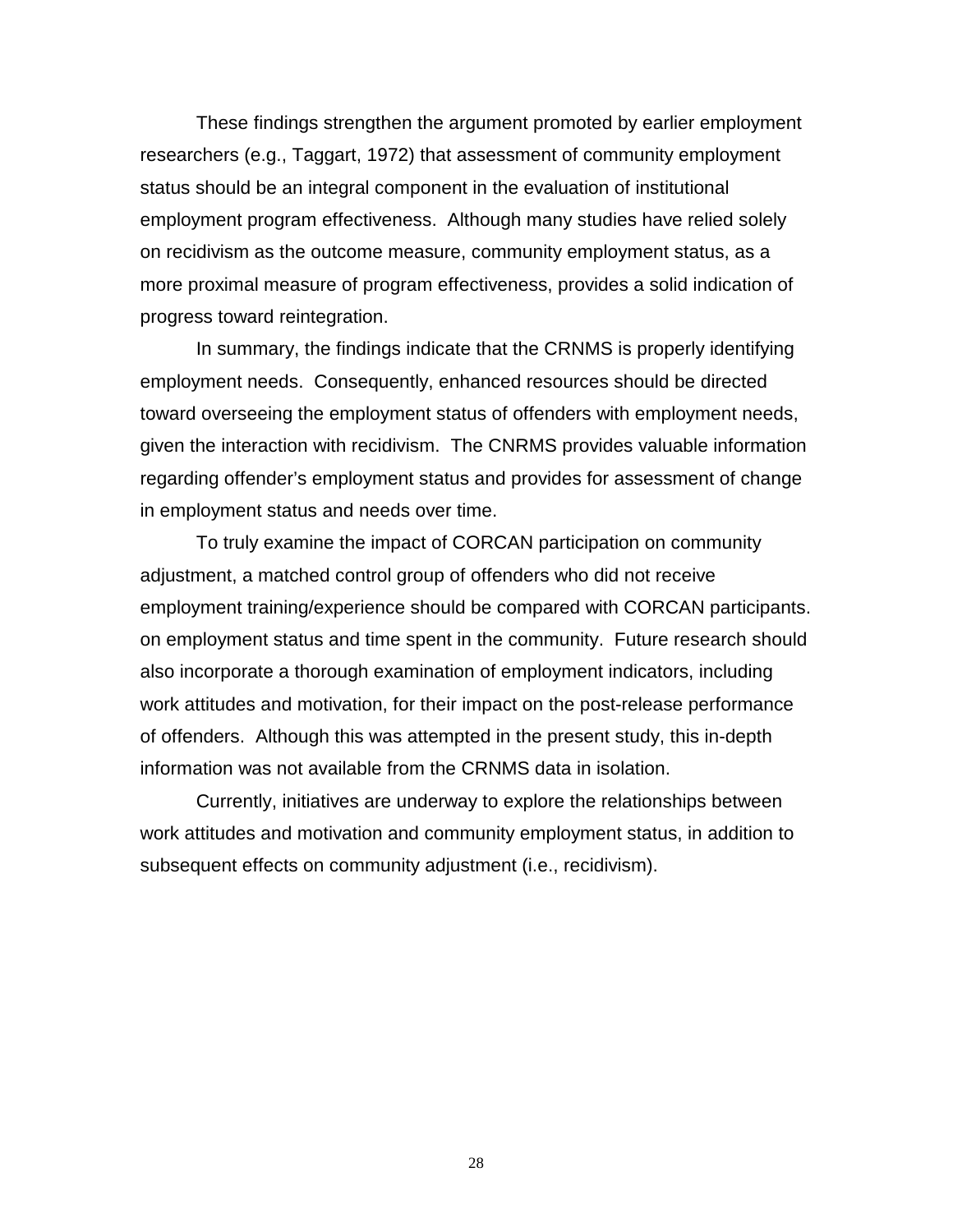#### **REFERENCES**

Andrews, D. A., Bonta, J., & Hoge, R. (1990). Classification for effective rehabilitation: Rediscovering psychology. Criminal Justice and Behaviour, 17, 19- 52.

Andrews, D. A., & Bonta, J. (1994). The psychology of criminal conduct. Cincinnati: Anderson.

Andrews, D. A., & Bonta, J. (1995). LSI-R: The Level of Service Inventory-Revised. Toronto, ON: Multi-Health Systems.

Bonta, J. (1996). Risk/needs assessment and treatment. In A. T. Hartland (Ed.), Choosing correctional options that work: Defining the demand and evaluating the supply (pp. 18-32). Sage Publications: Thousand Oaks.

Burke, H. (1997). Perceived factors related to conditional release outcome by successful and unsuccessful male offenders. Unpublished Master's thesis, Department of Psychology, Carleton University, Ottawa, Ontario.

Canestrini, K. (1993). Follow-up study of industrial training program participants 1993. New York: State of New York Department of Correctional Services.

Conference Board of Canada (1993). Employability skills profile. Ottawa: Author.

Correctional Service Canada (1997). Mission of the Correctional Service of Canada. Ottawa: Ministry of Supply and Services Canada.

Erez, E. (1987). Rehabilitation in justice: The prisoner's perspective. Journal of Offender Counselling, Services and Rehabilitation, 11, 5-19.

Fabiano, E., LaPlante, J., & Loza, A. (1996). Employability: From research to practice. Forum on Corrections Research, 8 (1), 25-28.

Flanagan, T. (1988). Prison labor and industry. In G. Goodstein and D. MacKenzie (Eds.), The American prison: Issues in research and policy (pp. 135- 161). New York: Plenum.

Flanagan, T., & Maguire, K. (1987). Prison labor and prisoner adjustment. Albany, NY: Hindelang Criminal Justice Research Centre, SUNY.

Funke, G. S., Wayson, B. L., & Miller, N. (1982). Assets and liabilities of correctional industries. Lexington, Massachusetts: Lexington Books.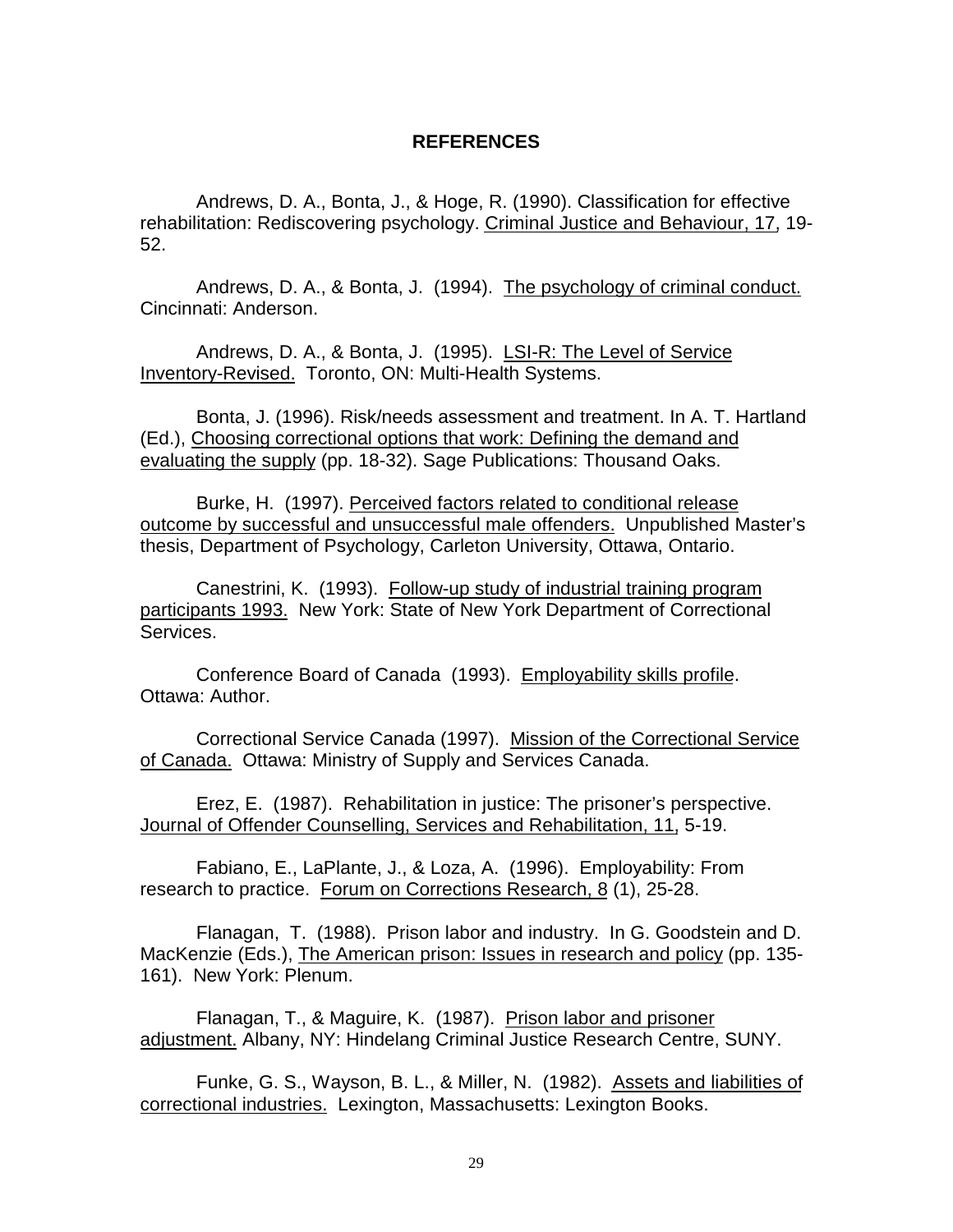Gendreau, P., Cullen, F. T., & Bonta, J. (1994). Intensive rehabilitation supervision: The next generation in community corrections? Federal Probation, 58, 72-78.

Gendreau, P., Little, T., & Goggin, C. (1996). A meta-analysis of the predictors of adult offender recidivism: What works! Criminology, 34, 575-607.

Gillis, C. A. (1994). The influence of shop supervisor characteristics on employee-reported work attitudes in a prison industry setting. Unpublished Master's thesis, Department of Psychology, Carleton University, Ottawa, Ontario.

Gillis, C., Robinson, D., & Porporino, F. (1996). Inmate employment: The increasingly influential role of generic work skills. Forum on Corrections Research, 8 (1), 18-20.

Glaser, D. (1964). The effectiveness of a prison and parole system. Indiana: Bobbs-Merrill.

Gleason, S. (1986). Inmate attitudes toward vocational training: A case study of vocational training students in the State Prison of Southern Michigan. Journal of Offender Counselling, Services and Rehabilitation, 10, 49-60.

Greiser, R. C. (1996). Public and private sector partnerships in prison industries and offender employment. Forum on Corrections Research, 8 (1), 43- 45.

Guynes, R., & Grieser, R. C. (1986). Contemporary prison industry goals. In American Correctional Association (Ed.), A study of prison industry: History, components, and goals (pp. 19-29). College Park, Maryland.

Hodanish, M. J. (1976). Rehabilitation through employment: Proceed with caution! Offender Rehabilitation, 1, 147-161.

Maguire, K. (1996). Prison industry programs and inmate institutional behaviour. Forum on Corrections Research, 8 (1), 39-42.

Markley, H., Flynn, K., & Bercaw-Dooen, S. (1983). Offender skills training and employment success: An evaluation of outcomes. Corrective and Social Psychiatry and Journal of Behavior Technology Methods and Therapy, 29, 1-11.

Martinson. R. (1974). What works? Questions and answers about prison reform. The Public Interest, 35, 22-54.

Miller, N., & Grieser, R. C. (1986). The evolution of prison industries. In American Correctional Association (Ed.), A study of prison industry: History, components, and goals (pp. 1-18). College Park, Maryland.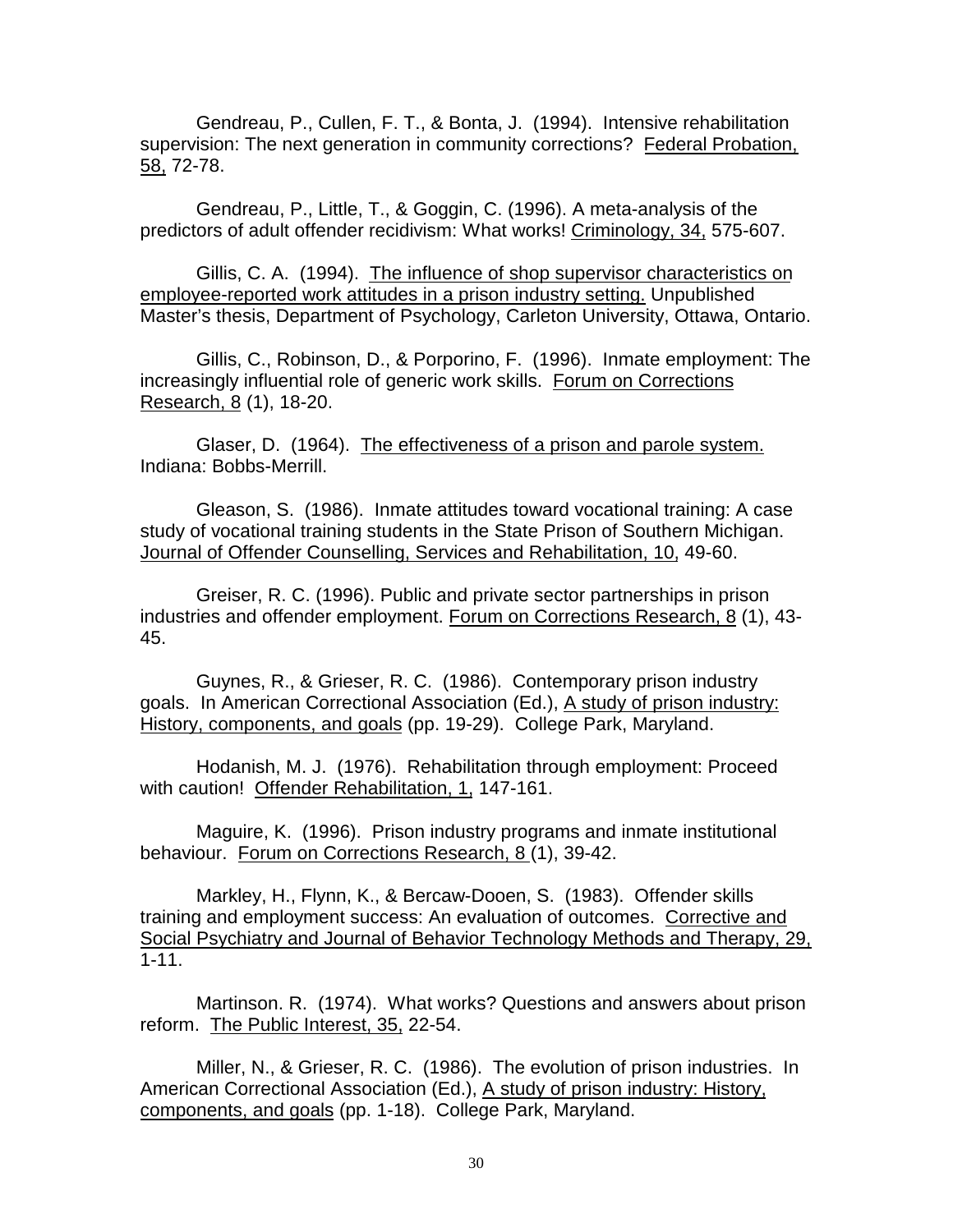Moors, D., & Naoum, S. (1982). Evaluation of the industries pilot program at Joyceville. Ottawa: Correctional Service Canada.

Motiuk, L. L. (1991). Antecedents and consequences of prison adjustment: A systematic assessment and reassessment approach. Unpublished doctoral dissertation, Department of Psychology, Carleton University, Ottawa.

Motiuk, L. (1993). Where are we in our ability to assess risk? Forum on Corrections Research, 5 (2), 14-21.

Motiuk, L. L. (1996a). Assessment methods in corrections. Paper presented at the 4th Annual International Community Corrections Association Research Conference, Austin, Texas.

Motiuk, L. (1996b). Targeting employment patterns to reduce offender risk and need. Forum on Corrections Research, 8 (1), 22-24.

Motiuk, L. (1997a). Classification for correctional programming: The Offender Intake Assessment (OIA) process. Forum on Corrections Research, 9 (1), 18-22.

Motiuk, L. (1997b). The Community Risk/Needs Management Scale: An effective supervision tool. Forum on Corrections Research, 9 (1), 8-12.

Motiuk, L. L., & Belcourt, R. L. (1996). Prison work programs and postrelease outcome: A preliminary investigation. Ottawa: Correctional Service of Canada (R-43).

Motiuk, L. L., & Brown, S. L. (1993). The validity of offender needs identification and analysis in community corrections (R-34). Ottawa, Canada: Research and Statistics Branch, Correctional Service of Canada.

Motiuk, L. L., & Porporino, F. J. (1989). Field Test of the Community Risk/Needs Management Scale: A study of offenders on caseload (R-06). Ottawa, Canada: Research and Statistics Branch, Correctional Service of Canada.

Mulgrew, P. (1996). Generic and employability skills for inmates. Forum on Corrections Research, 8 (1), 29-31.

Rowe, R. (1995). The utilization of an interview-based classification instrument of parole board decision making in Ontario. Unpublished Master's thesis, Department of Psychology, Carleton University, Ottawa, Ontario

Saylor, W. G., & Gaes, G. G. (1995). Interim report long-term recidivism of U.S. Federal Prisoners: The effect of prison work experience, vocational and apprenticeship training. Washington: U.S. Federal Bureau of Prisons.